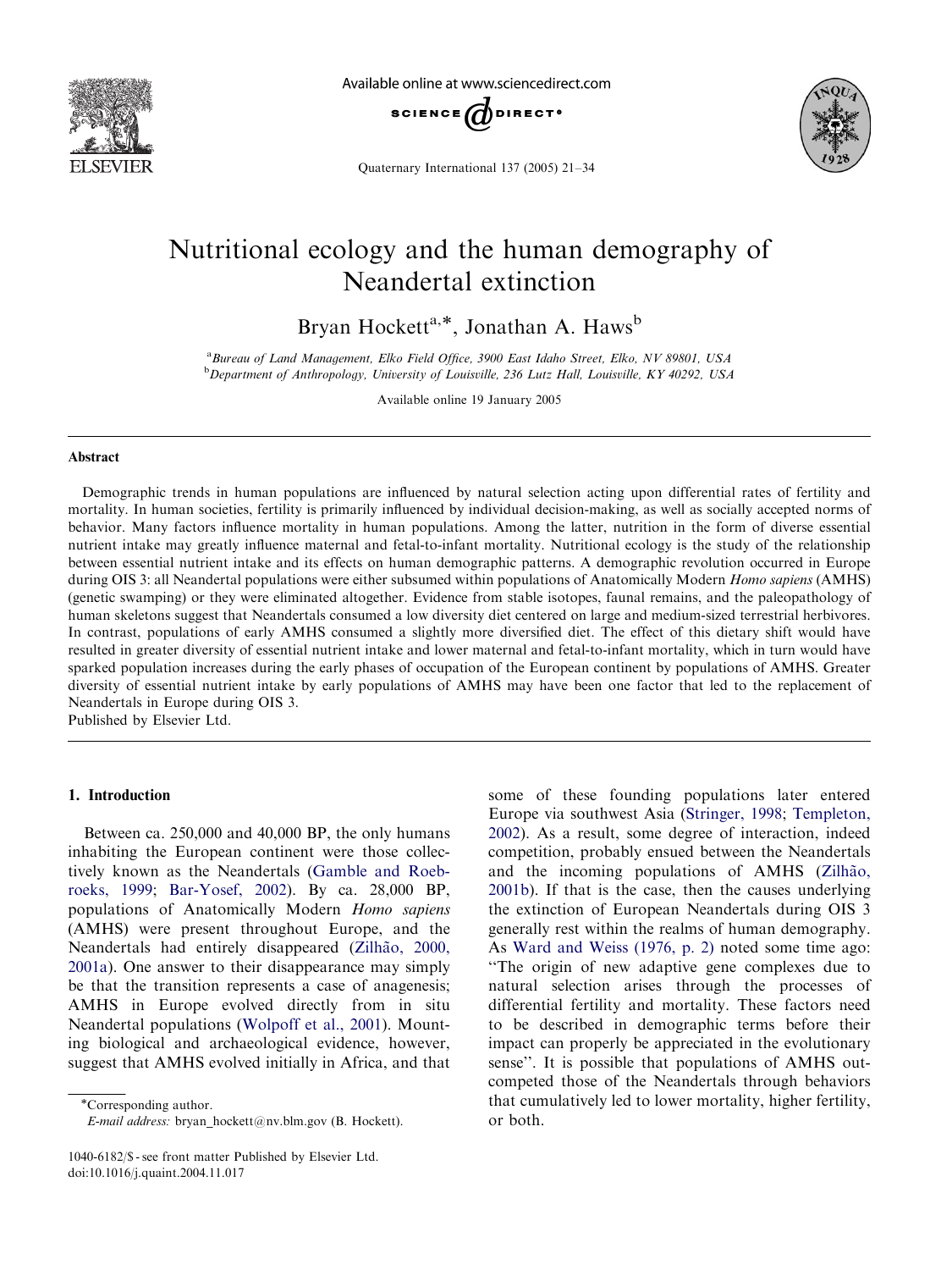In some cases, however, populations of AMHS probably entered regions already abandoned by Neandertals, or entered regions in which Neandertals had previously become locally extinct. If these scenarios applied throughout Europe between 40,000 and 28,000 BP, then models accounting for the disappearance of Neandertals would not require the behavior of AMHS to be considered [\(Pettitt, 1999\)](#page-12-0), since the Neandertals would have gone extinct with or without the presence of modern humans [\(Stewart, 2003](#page-12-0)). Transitional industries such as Châtelperronian and the relatively late dating of Neandertal skeletons after ca. 30,000 BP, however, suggest that at times direct and indirect contact and competition likely occurred between in situ Neandertal groups and incoming populations of AMHS (Zilhão, [2001a](#page-13-0); [Templeton, 2002](#page-13-0); [Shea, 2003\)](#page-12-0) for 'living space'. In this case, the living space was the European continent. And while debates continue over whether the 'Middle-to-Upper Paleolithic Transition' should be viewed as a ''revolution'' ([Bar-Yosef, 2002\)](#page-10-0), there is no doubt that a demographic revolution occurred in Europe during OIS 3.

In this essay, we argue that explanations of Neandertal extinction would benefit from further discussions of the major factors that influence diachronic trends in human demography, or the primary factors influencing human fertility and mortality (e.g., [Mellars, 1998;](#page-11-0) [Eswaran, 2002\)](#page-11-0). While this proposition may seem obvious, there are few studies of Neandertal extinction that take into account fundamental principles of human fertility and mortality ([Wobst, 1976](#page-13-0); [Zubrow, 1989;](#page-13-0) [Trinkaus, 1995](#page-13-0); [Pettitt, 2000\)](#page-12-0). This essay explores the extinction of European Neandertals from a demographic perspective with a focus on how subsistence/ dietary choices affect human fertility and mortality. We suggest that both macronutrients (fats, carbohydrates, and proteins) and micronutrients (non-caloric vitamins and minerals) must be included in models that account for diachronic shifts in human populations within a selectionist framework because energy maximization alone may not lead to increased fitness levels in human populations, a fact that has not been completely ignored by anthropologists studying early human subsistence (e.g., [Stini, 1981;](#page-12-0) [Erlandson, 2001\)](#page-11-0), and a fundamental principle of nutrition science that is gaining widespread support [\(Ashworth and Antipatis, 2001](#page-10-0); [Fall et al., 2003;](#page-11-0) [Keen et al., 2003](#page-11-0)). These principles may assist in explaining the transition to AMHS across Europe near the end of OIS 3.

The most viable approach that explicitly relates total essential nutrient intake to differential rates of human fertility and mortality, as well as to average life expectancy, is nutritional ecology [\(Schwarcz and Schoe](#page-12-0)[ninger, 1991](#page-12-0); [Jenike, 2001](#page-11-0); [Hockett and Haws, 2003;](#page-11-0) [Haws and Hockett, 2004\)](#page-11-0). Below we explore in greater detail the extinction of European Neandertals through

the lens of nutritional ecology. Before we describe the nutritional underpinnings of this approach in greater detail, we begin with a broader discussion of some of the factors that influence human fertility and mortality.

# 2. Principles of human demography: some factors that could have caused the extinction of European Neandertals

The two principal factors that influence long-term demographic trends in human populations are fertility and mortality [\(Ward and Weiss, 1976](#page-13-0); [Scott and](#page-12-0) [Duncan, 2002](#page-12-0)). [Livi-Bacci \(1991\)](#page-11-0) calls these factors 'choice' and 'constraint', respectively, because in human societies fertility rates are primarily influenced by individual decision-making and socially determined norms such as marriage rules and rules governing length of time of female abstinence from sexual contact following pregnancy. Mortality rates are primarily influenced by nutrition in the form of diverse essential nutrient intake, epidemics, warfare, and so forth. Of these, fertility is the most difficult for archaeologists to study, but in truth, both fertility and mortality are exceedingly difficult to delineate with any precision in contemporary and prehistoric foraging populations ([Henneberg, 1976;](#page-11-0) [Wood, 1998](#page-13-0); [Konigsberg and Fran](#page-11-0)[kenberg, 2002](#page-11-0); [Steckel and Rose, 2002;](#page-12-0) [Stinson, 2002\)](#page-12-0). However, that does not mean that archaeologists cannot study the factors that lead to differential fertility and mortality in prehistoric populations, and interpret their consequences.

### 2.1. Fertility

[Henneberg \(1976\)](#page-11-0) argued that relative fertility in a given age class remains more or less constant for a given level of social organization. If true, then this would imply that Neandertal and early AMHS populations had similar rates of fertility, as both were foragers relying exclusively on wild plant and animal foods. [Henneberg \(1976\)](#page-11-0) referred to this pattern as an "archetype of fertility" and further suggested that differences in fertility rates among hunter–gatherer populations were primarily determined by variations in intervals between births. [Frisch's \(1973\)](#page-11-0) ''critical fatness hypothesis'' showed that fertility had a nutritional component as well, as women who gained fat at an early age reached menarche sooner than those with leaner diets. However, early menarche does not guarantee greater rates of fertility because rules governing age at first pregnancy are largely determined by social factors. It has since been shown that birth-spacing also influences fetal-to-infant mortality, as well as maternal mortality, principally due to depleted stores of essential nutrients following each birth [\(Smits and Essed, 2001;](#page-12-0) [King, 2003\)](#page-11-0).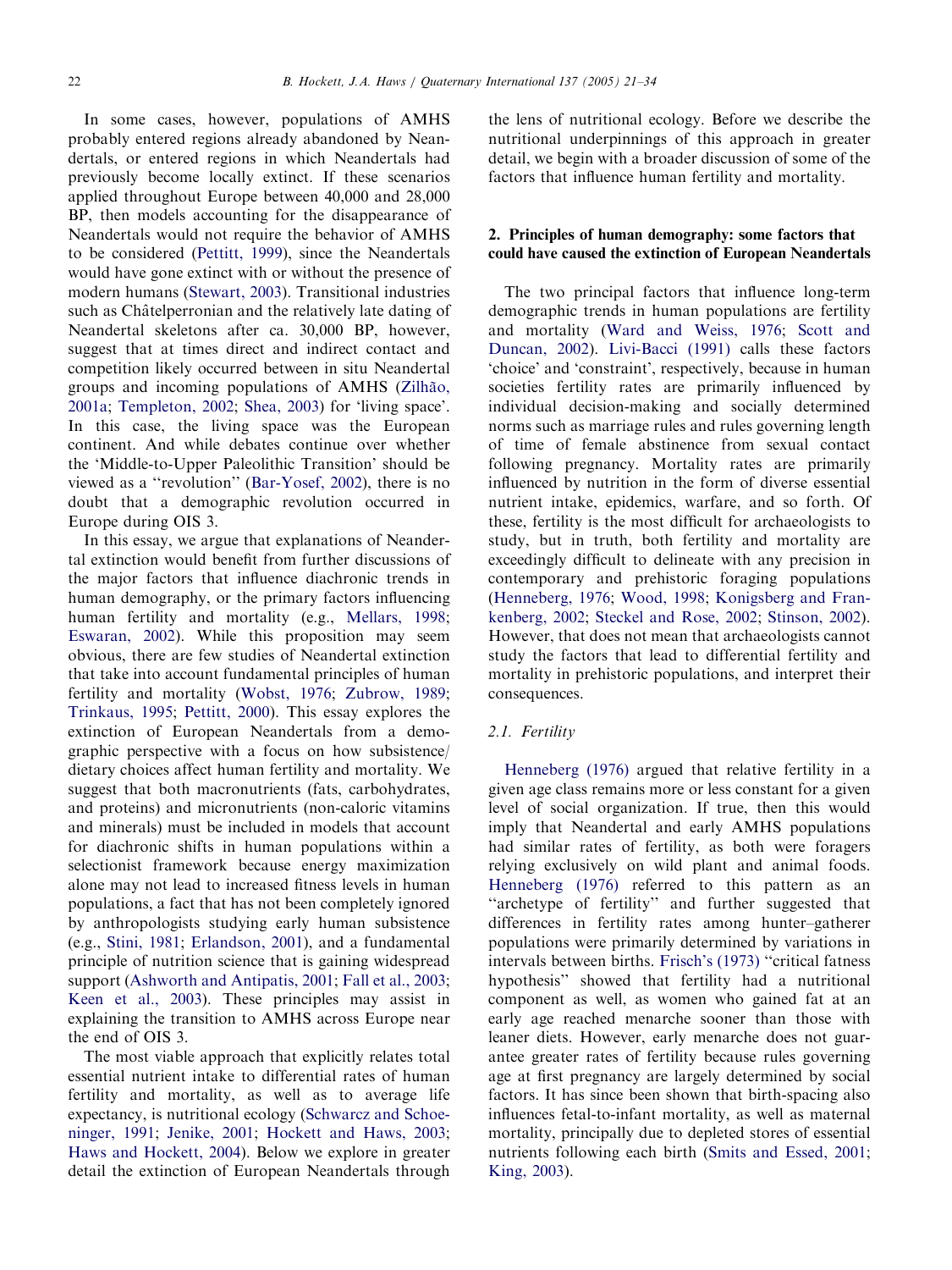[Wobst \(1976\)](#page-13-0) argued that Neandertals probably displayed very high fertility rates, just as did most small-scale hunter–gatherer societies in recent times. He showed that in modern glaciated areas, hunter–gatherers in the northern regions exploiting mainly large, terrestrial mammals and little to no fish displayed population densities ranging between .005 and .5 persons/ $\text{km}^2$ . [Wobst \(1976\)](#page-13-0) further suggested that in the Pleistocene north, population densities for the Neandertals would have been toward the lower end of this scale. This in turn suggested that Neandertal mating networks probably ranged over large territories.

[Livi-Bacci \(1991\)](#page-11-0) described how the flexible marriage patterns in 17th and 18th century England assisted in offsetting population crashes, while the relatively rigid marriage rules of France at this time did not produce a system to help offset impending population declines. Fertility rates, therefore, can vary between populations exhibiting similar economies and levels of social stratification. Differences in social norms guiding fertility rates could have favored populations of AMHS over those of the Neandertals. For example, early AMHS populations may have had more flexible marriage rules or relatively closed mating networks that acted to increase fertility rates.

These latter studies suggest that fertility rates can vary amongst hunter–gatherer populations, so there may have been differences in fertility rates between Neandertals and AMHS in Europe. Studies of Neandertal and AMHS fertility rates should continue and should remain vital to the quest of understanding Neandertal extinction. For example, it may one day be possible to delineate ancient kinship structures in human societies that affect rates of fertility, as recently discussed by [Binford \(2001, pp. 466–467\).](#page-10-0) Even if it is determined that these structures cannot be known from the deep past, we should at least be aware that they may have been a factor contributing to paleodemographic trends, particularly if other demographic influences do not fully account for the patterns we see. Because rates of fertility are exceedingly difficult to model in prehistoric societies, however, the remainder of this essay focuses on possible differences in rates of mortality between Neandertal and early AMHS populations.

### 2.2. Mortality

[Livi-Bacci \(1991\)](#page-11-0) sees the spread of epidemics such as small pox and the plague as the primary influence affecting mortality in historical European societies engaged in agricultural practices and market economies. The consensus among human demographers, nutritionists, and medical researchers is that nutritional factors play a key role in governing mortality among hunter– gatherer and agricultural societies alike [\(Zeitlin et al.,](#page-13-0) [1982](#page-13-0); [Ramakrishnan et al., 1999](#page-12-0); [Solomons, 2000;](#page-12-0)

[Ames, 2001;](#page-10-0) [Bendich, 2001;](#page-10-0) [Cintio et al., 2001;](#page-11-0) [Neumann et al., 2002](#page-12-0); [Scott and Duncan, 2002\)](#page-12-0). Certainly, the availability of large quantities of food and a relatively sedentary lifestyle resulted in demographic increases for horticultural and agricultural societies (e.g., [Larsen, 2003\)](#page-11-0). But once established, further demographic trends in agricultural communities were influenced by a host of interacting, complex processes, among them fertility, epidemics, health care, warfare, climate effects on arable land, and diversity of essential nutrient intake [\(Livi-Bacci, 1991;](#page-11-0) [Palubeckaite](#page-12-0)' [et al., 2002;](#page-12-0) [Scott and Duncan, 2002\)](#page-12-0).

Mortality rates among the small-scale hunter– gatherer societies that existed during the transition from Neandertals to AMHS in Europe probably were not greatly influenced by epidemics because low population densities would have isolated the spread of most of these types of fatal diseases. In addition, there is no evidence for the kinds of large-scale warfare that would have been necessary to significantly impact mortality amongst either the Neandertals or the early populations of AMHS. This leaves nutritional factors as one of the principle causes of any differences in mortality between the two groups.

Mortality in human populations has at least two primary effects on general demographic trends that are important for understanding Neandertal extinction. One effect is on the number of people added to the breeding population in succeeding generations. This effect is primarily influenced by the mortality rates of the mother, fetus, neonate, and infant [\(Ramakrishnan](#page-12-0) [et al., 1999](#page-12-0); [Bendich, 2001](#page-10-0); [Cintio et al., 2001](#page-11-0)). The second effect is on average life expectancy after the transition from childhood to adulthood. In many human populations, this latter effect is of vital importance to provide elders who possess critical knowledge and skills that may influence the survival of mothers and infants alike in the succeeding generations.

Diversity in essential nutrient intake can greatly influence both pregnancy outcomes and average life expectancy [\(Ames, 2001;](#page-10-0) [Ashworth and Antipatis, 2001;](#page-10-0) [Bendich, 2001](#page-10-0); [Neumann et al., 2002;](#page-12-0) [Fall et al., 2003\)](#page-11-0). By the 1840s, medical researchers in Europe had concluded that nutrition in complex animals could be explained solely by their need for the energy producing essential nutrients [\(Harper, 1999\)](#page-11-0). By 1881, however, experiments indicated that mice fed a relatively diverse diet lived twice as long as those fed a calorie sufficient but less diverse diet ([Harper, 1999\)](#page-11-0). Since the late 19th century, a wealth of evidence from medical researchers and nutritionists have shown that both macronutrients and micronutrients affect human mortality patterns in ways that can only be understood in a comprehensive framework that incorporates all essential nutrients ([Zeitlin et al., 1982](#page-13-0); [Ramakrishnan et al., 1999;](#page-12-0) [Solomons, 2000](#page-12-0); [Ames, 2001](#page-10-0); [Bendich, 2001](#page-10-0); [Cintio](#page-11-0)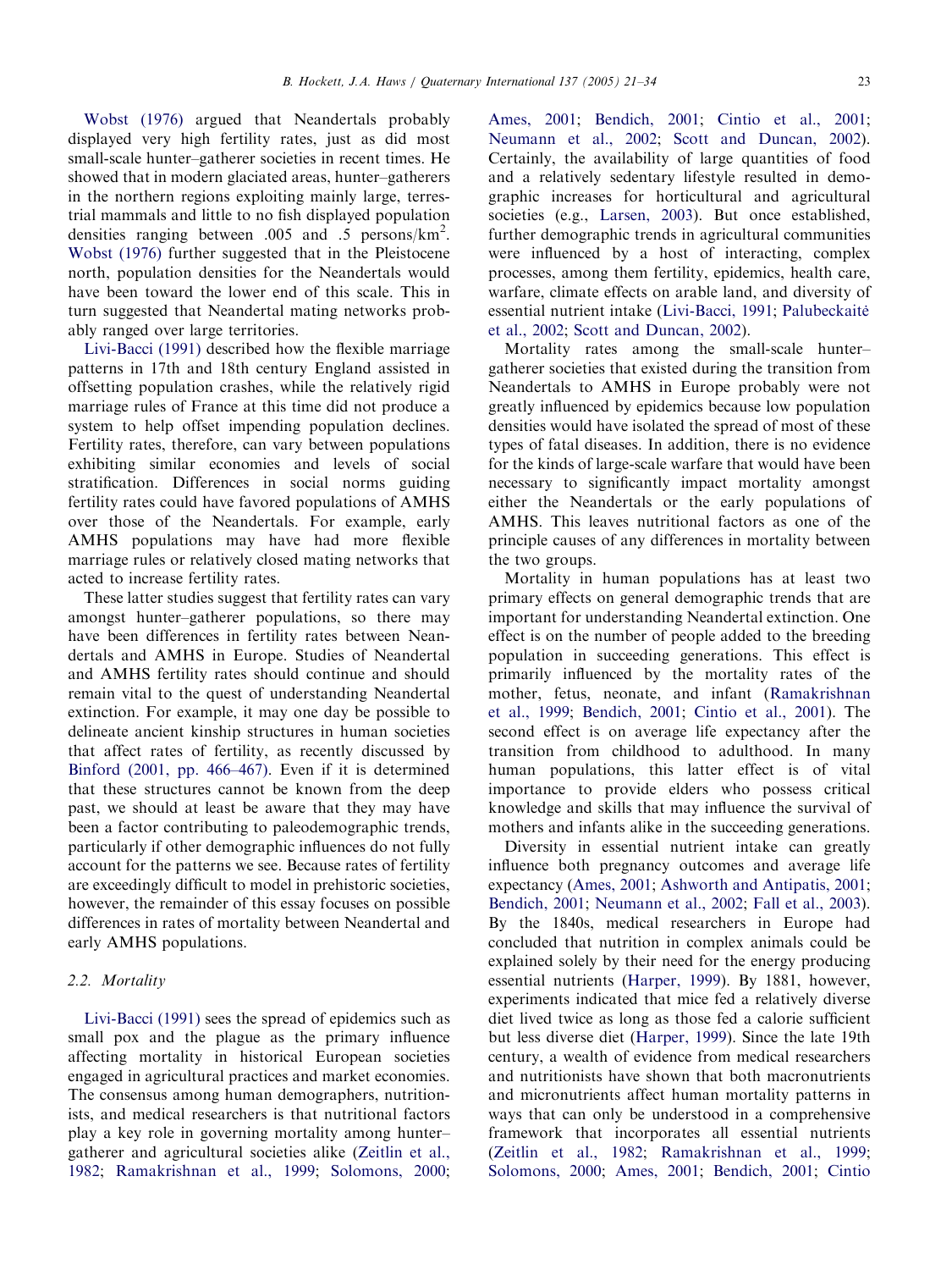# [et al., 2001;](#page-11-0) [Neumann et al., 2002](#page-12-0); [Underwood, 2002;](#page-13-0) [Viteri and Gonzalez, 2002](#page-13-0); [Neggers and Goldenberg,](#page-12-0) [2003](#page-12-0)).

The most influential demographic consequences of a diverse dietary intake are reductions in maternal, fetal, neonatal, and infant mortality [\(Zeitlin et al., 1982;](#page-13-0) [Widdowson, 1991](#page-13-0); [Ashworth and Antipatis, 2001](#page-10-0); [Fall](#page-11-0) [et al., 2003;](#page-11-0) [Keen et al., 2003](#page-11-0)). Thus, the nutritional influences on mortality trends in human populations are primarily centered on the health and well-being of the mother and child. Two primary factors that reduce maternal and fetal-to-infant mortality are diverse essential nutrient intake, as mentioned above, and health care [\(Bendich, 2001;](#page-10-0) [Cohen and Mitchell-](#page-11-0)[Weaver, 2001](#page-11-0)). Diversity in essential nutrient intake influences fetal-to-infant mortality in at least three ways: (1) improving maternal health before and during pregnancy; (2) proper cell development and, hence, proper development of the fetus; and (3) proper immune function in the fetus, neonate, and infant [\(Bendich,](#page-10-0) [2001](#page-10-0); [Cintio et al., 2001;](#page-11-0) Bergström, 2003). Health care refers to human foragers acquiring knowledge about the healing and body maintenance properties of specific wild plant resources [\(Johns, 1990;](#page-11-0) [Lockett et al., 2000\)](#page-11-0).

Humans who consume low-diversity diets (e.g., mainly shellfish or terrestrial mammals) suffer from the ill effects of the under-consumption of some essential nutrients and the over consumption of others. As a result, models that focus only on energy intake may not be particularly useful in explaining long-term mortality trends in human populations, particularly the reasons behind initial demographic pulses in foragers or the reproductive success of one population at the expense of another. This can be illustrated by examining the complex relationships that exist between essential nutrient intake, fetal development, and the body's defense against diseases. On one hand, children born to low birthweight mothers tend to be born underweight with increased susceptibility to sickness and disease ([Ramakrishnan et al., 1999\)](#page-12-0), so sufficient calorie intake is vital to maternal health and protecting neonates and infants from potentially deadly diseases ([Scrimshaw and](#page-12-0) [Young, 1989](#page-12-0); [Neumann et al., 2002](#page-12-0)). However comforting it may be to believe that birthweight in humans is controlled primarily by energy intake, the fact is that deficiencies in micronutrients play critical roles in neonates being born underweight ([Cintio et al., 2001;](#page-11-0) [Fall et al., 2003\)](#page-11-0). Ironically, in a number of studies of populations experiencing relatively high rates of low birthweight babies, mothers fed high density proteins failed to give birth to adequate-weight babies; in addition, balanced energy and protein supplements have also produced marginal results ([Fall et al., 2003](#page-11-0)). [Fall](#page-11-0) [et al. \(2003, p. 1750S\)](#page-11-0) stated: ''Birth weight and other birth measurements were not associated with maternal energy, protein, or carbohydrate intakes. Higher fat

intakes at 18 wk were associated with longer neonatal length and larger skinfold thickness. The most striking finding was that mothers with high intakes of milk at 18 wk and of GLVs [Green Leafy Vegetables] and fruits at 28 wk had larger infants.... The trends were particularly strong for GLVs; women eating GLVs at least every alternate day had infants almost 200 g heavier than those who never ate them...." The densest concentrations of energy are often found in animal products; the densest concentrations of micronutrients are generally found in green leafy vegetables and fruits, although animal organs are dense in certain micronutrients as well. Thus, a combination of all types of resources leads to diverse essential nutrient intake and healthy human individuals.

In addition, the water-soluble vitamins are absolutely essential for energy metabolism. In principle, then, energy is almost useless to the human body without the micronutrients to metabolize and put that energy to use. It may also be noted that the human body simply has not evolved to maximize energy intake in relation to work effort; humans rather easily become fat and obese at a very young age when energy consumption outpaces work effort, increasing the rate of spontaneous abortions [\(Cintio et al., 2001](#page-11-0)) and shortening average life expectancies ([Barnett, 2003](#page-10-0)). And in later years "... leanness is associated with tumor and infection resistance'' [\(Yoshida et al., 1999, p. 738](#page-13-0)). It is becoming increasingly accepted that adults who consume the widest diversity of essential nutrients with the fewest calories may extend their life expectancy.

In sum, maternal, fetal, neonatal, and infant survival can be best enhanced by mother's who consume a diversity of macro- and micronutrients. The point is that the nutritional factors that most influence human mortality do not lie in energy intake alone; macronutrients and micronutrients affect mortality rates in complex ways that we are just now beginning to fully appreciate. There are many other factors that influence human demographic trends; diversity of essential nutrient intake is but one of them. These factors may be divided into three general categories, all of which may have played a role in giving the demographic edge to populations of AMHS over those of the Neandertals: physiological, social, and cognitive. Some of the specific factors that primarily fit under each of these categories are summarized in [Table 1](#page-4-0).

We suggest that the keys to understanding the demographic swamping of Neandertals by populations of AMHS can be found within the factors elaborated above and summarized in [Table 1](#page-4-0) and [Fig. 1](#page-4-0). Although it is possible that a single dietary factor such as iodine deficiency and its related affects on the thyroid may have been enough to sway the tide in favor of AMHS in some regions of Europe ([Dobson, 1998;](#page-11-0) [Arthur et al., 1999;](#page-10-0) [Crockford, 2002;](#page-11-0) [Foster, 2002](#page-11-0)), it is likely that several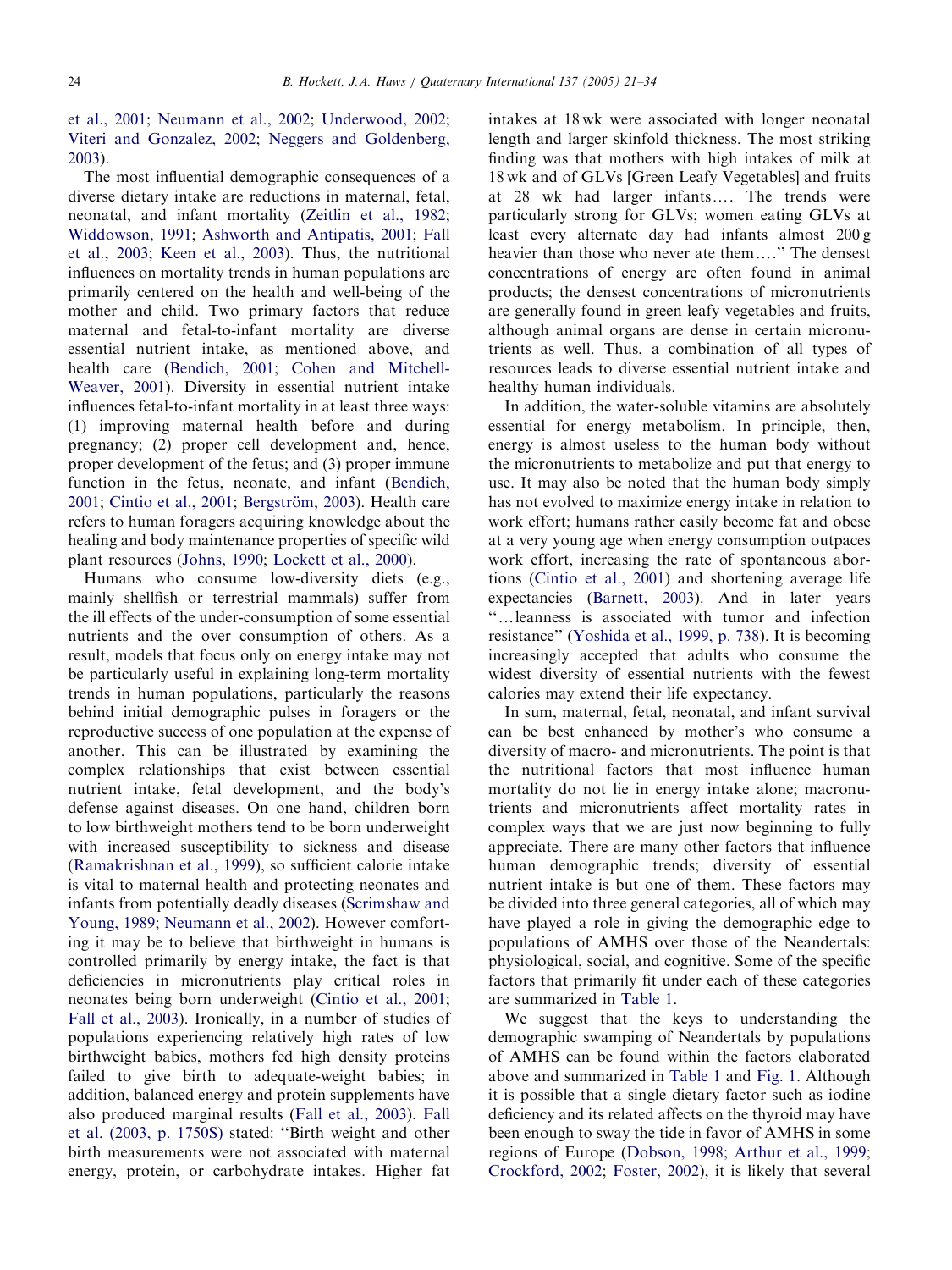<span id="page-4-0"></span>

| Table 1 |  |  |                                                         |  |
|---------|--|--|---------------------------------------------------------|--|
|         |  |  | Primary factors that influence human demographic trends |  |

| Physiological                                                                                                                                                     | Social                                                                                         | Cognitive                                                             |
|-------------------------------------------------------------------------------------------------------------------------------------------------------------------|------------------------------------------------------------------------------------------------|-----------------------------------------------------------------------|
| Fetal/neonate mortality; micronutrients play critical<br>role                                                                                                     | Fertility—flexible marriage rules and age at<br>first pregnancy may increase population        | Value placed on infants/children                                      |
| Fecundity—nutrition impacts average age of<br>menarche                                                                                                            | Fecundity—flexible rules about average<br>number of offspring females are likely to<br>produce | Health care of neonates and children                                  |
| Infectious diseases; macro- and micronutrients critical<br>at neonate/infant stages                                                                               |                                                                                                | Recognition that diverse diets improve<br>maternal and child survival |
| Low birthweight mothers; macronutrients help avoid<br>failure-to-thrive infants; micronutrients critical to fetal<br>development and proper neonate-infant weight |                                                                                                |                                                                       |
| Maternal recovery following birth; macro- and<br>micronutrients critical                                                                                          |                                                                                                |                                                                       |



Fig. 1. Simplified flow chart illustrating some of the factors influencing natural selection in human populations.

factors acted simultaneously to proliferate populations of AMHS across Europe after ca. 40,000 BP. We propose that nutritional ecology offers the best model to interpret whether or not nutritional influences impacted this demographic process because it incorporates both macro- and micronutrient intake by prehistoric populations within a framework that is testable against the archaeological record ([Hockett and Haws, 2003\)](#page-11-0).

# 3. Nutritional ecology

We recently defined nutritional ecology as ''the study of the relationship between essential nutrient intake and its effect on overall human health, including growth and maintenance in individuals and general demographic trends in populations'' ([Hockett and Haws, 2003,](#page-11-0) [p. 211](#page-11-0)). In that paper, we discussed nutritional ecology in its broadest sense, focusing on the fact that it is based on the premise that diverse diets lower maternal and fetus-to-infant mortality rates and increase average life expectancies in humans. As noted above, dietary diversity, and hence diversity of essential nutrient intake, is achieved by consuming a variety of food types ([Southgate, 1991](#page-12-0)). Primary food types that were potentially available to European Paleolithic foragers include terrestrial mammals, fish, shellfish, birds, and plants ([Hockett and Haws, 2003](#page-11-0)). In some areas, marine mammals, insects and reptiles could be added to this list. Specializing in any one of these food types would result in a lower diversity of essential nutrients consumed, thereby increasing maternal and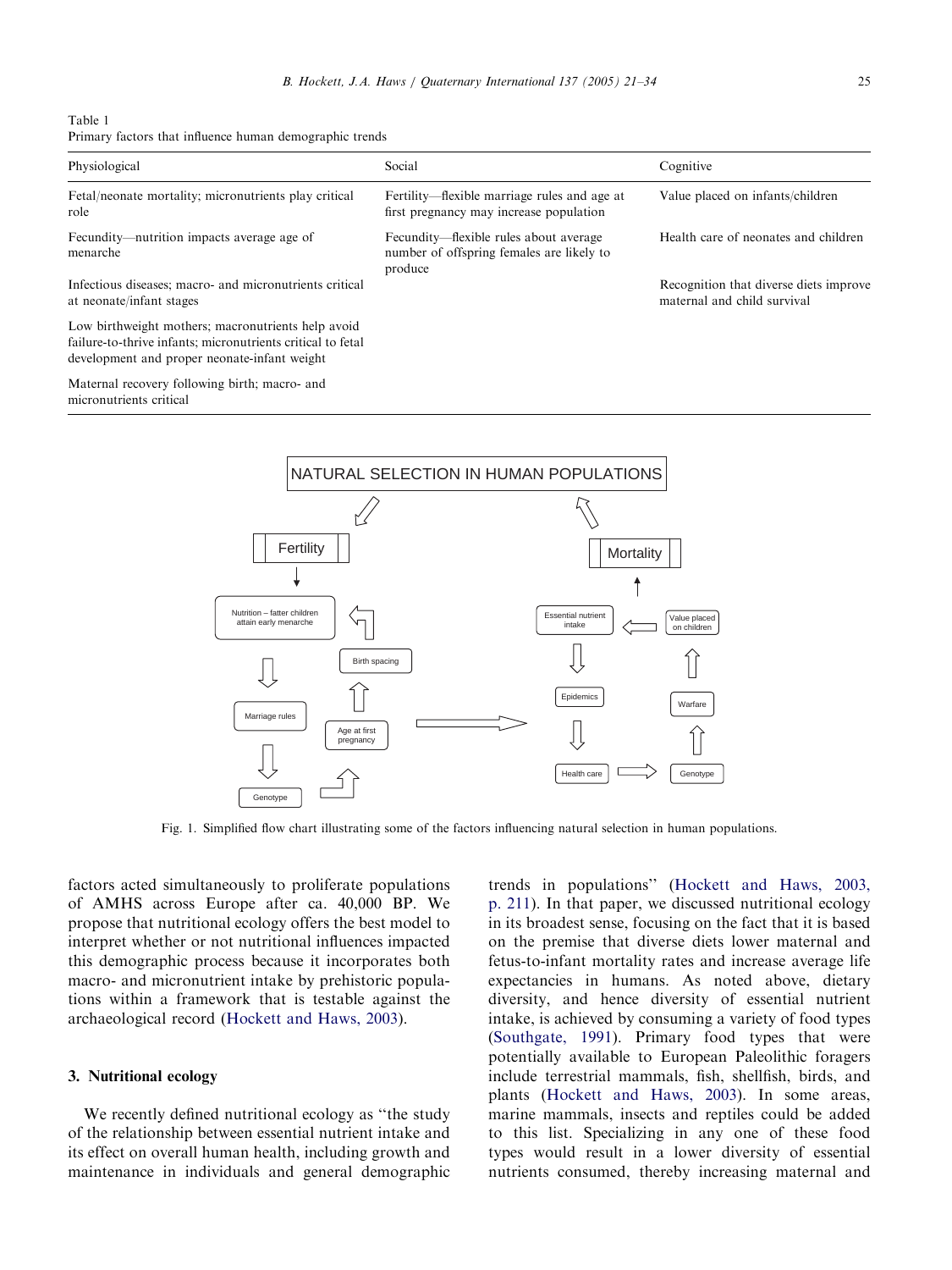# <span id="page-5-0"></span>Diverse vs. Non-Diverse Diets

| DIVERSE DIET  |  |
|---------------|--|
| – Red deer    |  |
| $-$ Duck      |  |
| – Shellfish   |  |
| - Plant foods |  |
|               |  |
|               |  |

- Red deer - Horse - Bison - Rabbit - Wild boar

NON-DIVERSE DIET

- Ibex - Mammoth

Fig. 2. Illustration of a diverse diet (left column) leading to healthier human populations compared to a non-diverse diet (right column) leading to higher fetal-to-infant mortality and shorter life expectancy.

fetus-to-infant mortality, as well as decreasing average life expectancy (Fig. 2). In contrast, regularly consuming foods from several food types, especially a combination of energy-rich animal foods and micronutrient-rich plant foods, should lead to healthier human populations and positively affect demographic trends. In retrospect, these principals are linked to our evolutionary past in which our ancestors adapted genetically to a diverse intake of essential nutrients, probably largely through a herbivorous diet supplemented by animal foods early on ([Speth, 1989;](#page-12-0) [Andrews and Martin, 1991;](#page-10-0) [Broadhurst et](#page-11-0) [al., 1998;](#page-11-0) [Sponheimer and Lee-Thorp, 1999;](#page-12-0) [Teaford](#page-13-0) [and Ungar, 2000;](#page-13-0) [Lee-Thorp et al., 2003](#page-11-0)), with generally increasing contributions from animal foods through time. It is within this general context that the demographic consequences of diverse essential nutrient intake can be understood.

With these principles in mind, the remainder of this essay explores general trends in the health of European Neandertal and early AMHS populations from a nutritional ecology perspective. We examine three types of proxy data that each provide information on general essential nutrient intake between roughly 50,000 and 25,000 BP: stable isotopes; faunal remains; and the paleopathology/biological anthropology of human skeletons. We compare and contrast these data in order to interpret whether principles derived from nutritional ecology might help explain the extinction of European Neandertals in space and time.

# 3.1. Stable isotopes

Stable isotope analysis is a direct method to infer past human diets [\(Richards et al., 2003](#page-12-0)). Briefly summarizing the recent literature on stable isotopes, the techniques currently measure the types of protein individuals consumed during the final decade of life [\(Richards et al.,](#page-12-0) [2003\)](#page-12-0). Analyzing  $^{13}$ C and  $^{15}$ N isotopes may determine whether the protein consumed was derived largely from plants or animals, and within the animal fraction, whether the protein derived mainly from terrestrial or marine sources ([Schwarcz and Schoeninger, 1991;](#page-12-0) [Bocherens](#page-10-0) [et al., 1995](#page-10-0); [Schoeller, 1999](#page-12-0); [Richards et al., 2003](#page-12-0)).

The following data were compiled from stable isotopes extracted from a number of human and nonhuman bones recovered across Europe and the Asian steppe, most of which date between ca. 50,000 and 25,000 BP ([Bocherens et al., 1995, 1999, 2001;](#page-10-0) [Fizet](#page-11-0) [et al., 1995](#page-11-0); [Ambrose, 1998;](#page-10-0) [Katzenberg and Weber,](#page-11-0) [1999](#page-11-0); [Richards and Hedges, 1999;](#page-12-0) [Iacumin et al., 2000;](#page-11-0) [Richards et al., 2000a, b, 2003](#page-12-0); [Bocherens and Drucker,](#page-10-0) [2003](#page-10-0)). In general, European terrestrial herbivores return  $13<sup>C</sup>$  values that average about  $-20.0\%$ , while European carnivores that feed on terrestrial herbivores return  $^{13}$ C values that average about  $-19.0\%$ . Thus, carnivorous diets focused on terrestrial herbivores tend to produce less negative  $^{13}$ C values that typically range between 0.1% and 2.0% [\(Bocherens and Drucker, 2003\)](#page-10-0). Comparing carbon isotope intake from marine and terrestrial sources, marine diets produce less depleted <sup>13</sup>C values that average about  $-12.0\%$  rather than the  $-19.0\%$  to  $-20.0\%$  values of terrestrial diets.

 $15$ N values generally rise about 2.0–4.0‰ per trophic level. On average, terrestrial  $C_3$  plants in Europe exhibit  $15N$  values of about 3.0%; terrestrial herbivores that feed on these  $C_3$  plants exhibit  $15N$  values of about 4.0–6.0%; and terrestrial carnivores that feed on these herbivores display <sup>15</sup>N values of about 9.0–10.0‰. <sup>15</sup>N enrichment generally ranges between 3.0‰ and 5.0‰ between predators and their average prey ([Bocherens](#page-10-0) [and Drucker, 2003\)](#page-10-0). Comparing nitrogen isotope intake from marine and terrestrial sources, marine diets produce average  $^{15}$ N values between 10.0% and 20.0% rather than the 4.0–10.0% of terrestrial diets.

Taken together, the  $^{13}$ C and  $^{15}$ N isotope values derived from a skeletal sample may indicate whether that individual ate primarily an herbivorous, carnivorous, or omnivorous diet, and whether the protein consumed derived primarily from terrestrial, marine, or a combination of terrestrial/marine sources. It is important to note, however, that these average values and ranges are based on a wide range of studies across Europe; in practice, interpretations must always be based on a case-by-case basis depending on the geographic setting, climate, and time period that faunal specimens derive (e.g., [Bocherens et al., 1999](#page-10-0); [Bocherens](#page-10-0) [and Drucker, 2003](#page-10-0)). In addition, variations in stable isotope values due to metabolic differences among individuals may hinder our ability to make broad generalizations about diets at the population level. Current and future research will help clarify these issues.

With these cautions in mind, carbon and nitrogen isotopes have been extracted from a number of Neandertal and Gravettian-aged AMHS skeletons in central and northern Europe [\(Fizet et al., 1995;](#page-11-0) [Ambrose, 1998;](#page-10-0) [Bocherens et al., 1999, 2001;](#page-10-0) [Richards](#page-12-0) [et al., 2000a, b\)](#page-12-0), as well as a wide variety of large herbivores, small mammals, and carnivores ([Bocherens](#page-10-0) [et al., 1995, 1999, 2001](#page-10-0); [Fizet et al., 1995](#page-11-0); [Ambrose,](#page-10-0)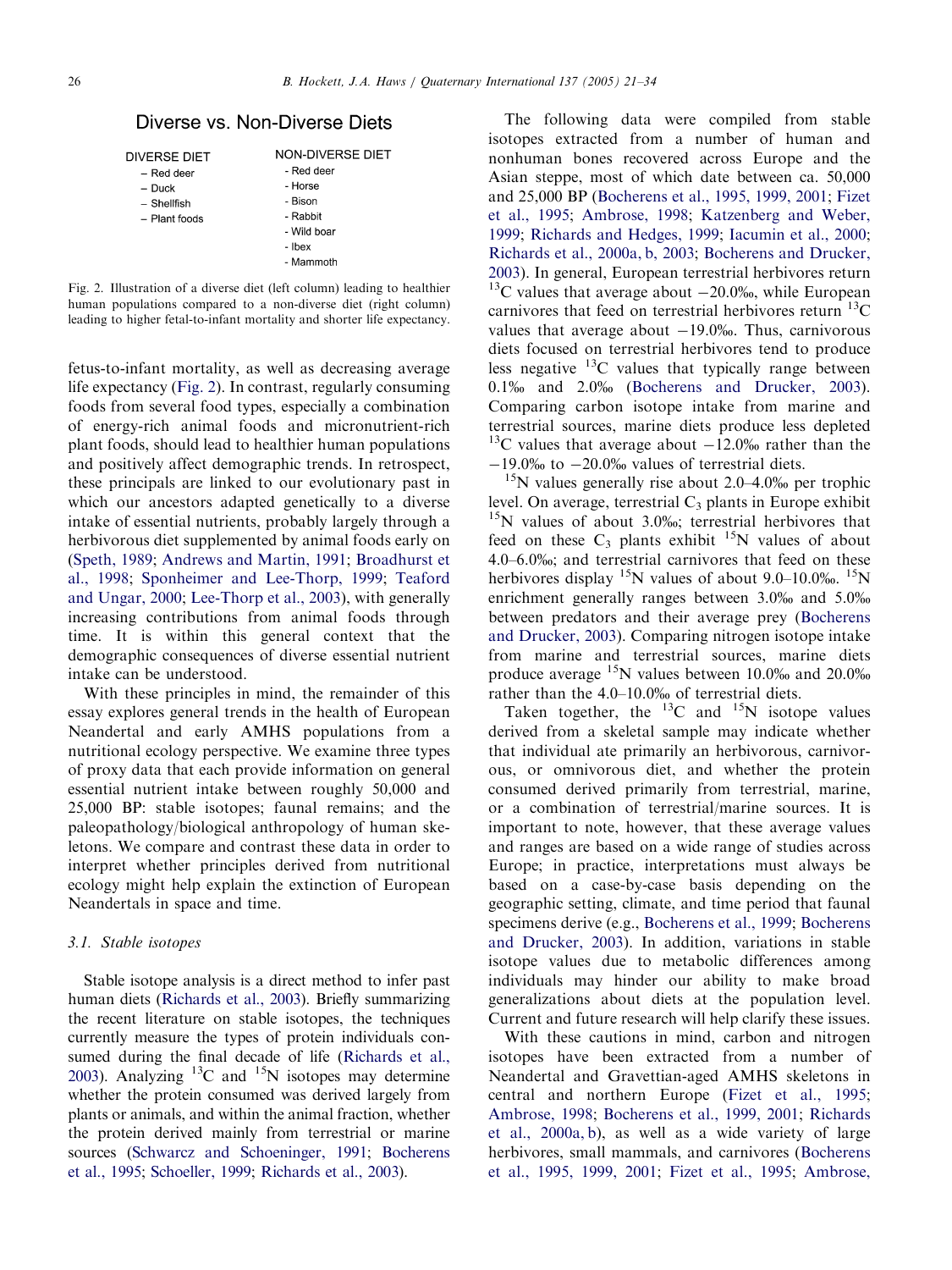

Fig. 3. Average  $^{13}$ C (bottom row) and  $^{15}$ N (top row) values for carnivores, omnivores, herbivores, Neandertals, and early AMHS in Europe.

| Diet                                 | 15 <sub>N</sub> | 13C                     |  |  |
|--------------------------------------|-----------------|-------------------------|--|--|
|                                      |                 |                         |  |  |
|                                      |                 |                         |  |  |
| Terrestrial                          | 4 to 6%         | -20 to -21‰             |  |  |
| Herbivores                           |                 |                         |  |  |
|                                      |                 |                         |  |  |
| Terrestrial                          | 9 to 10%        | -19 to -20‰             |  |  |
| Carnivores                           | [10.5%]         | $[-19\%$ <sub>0</sub> ] |  |  |
|                                      |                 |                         |  |  |
| Marine (fish,                        | 10 to 20%       | $-12$ to $-13%$         |  |  |
| shellfish)                           | ${12.5\%}$      | $\{-17.5\% \}$          |  |  |
| $\lceil$ = Neanderthal $\{\}$ = AMHS |                 |                         |  |  |

**AVERAGE ISOTOPE VALUES** 

Fig. 4. Average  ${}^{13}C$  and  ${}^{15}N$  values of carnivorous, herbivorous, and omnivorous diets in Europe.

[1998](#page-10-0); [Katzenberg and Weber, 1999](#page-11-0); [Richards and](#page-12-0) [Hedges, 1999](#page-12-0); [Iacumin et al., 2000;](#page-11-0) [Richards et al.,](#page-12-0) [2000a, b](#page-12-0); [Bocherens and Drucker, 2003;](#page-10-0) [Richards et al.,](#page-12-0) [2003](#page-12-0)). Thus far, the data are consistent: the  ${}^{13}C$  and  ${}^{15}N$ ranges of central and northern European Neandertals suggest they were top-level carnivores, subsisting primarily on a highly specialized diet of large and mediumsized terrestrial herbivores (Figs. 3 and 4). The carbon and nitrogen isotope values of these Neandertals average about  $-19.0\%$  and 10.5%, respectively, which closely match the average and range values obtained from specimens of wolf and lion from the same regions and time periods ([Figs. 2 and 3\)](#page-5-0).

In contrast, the carbon and nitrogen isotope values of the early-to-mid AMHS specimens thus far analyzed average about  $-17.5\%$  and 12.5%, respectively, which not only suggests an omnivorous diet, but a diet that incorporated significant quantities of fish and/or shellfish [\(Richards et al., 2001](#page-12-0); [Pettitt et al., 2003](#page-12-0)). These latter figures are all the more interesting when one considers that the Gravettian was not a time of depressed populations of large, terrestrial herbivores in central and northern Europe [\(Roebroeks et al., 2000\)](#page-12-0).

The stable isotope data cannot be used alone as a proxy for Neandertal and early AMHS diets throughout their respective ranges. There are currently no published records of stable isotopes retrieved from southern or south-coastal ranging Neandertals. As outlined below, zooarchaeological studies suggest that some of the southern populations of Neandertals were consuming a more diversified diet. This may have lowered fetal-toinfant mortality rates amongst these Neandertals compared to their northern brethren.

### 3.2. Faunal remains

[Patou-Mathis \(2000\)](#page-12-0) and [Conard and Prindiville](#page-11-0) [\(2000\)](#page-11-0) recently summarized Neandertal subsistence and settlement patterns for much of central and northern Europe based on the study of nonhuman faunal remains; [Boyle \(2000\)](#page-11-0) has done so for southern France; [Aura Tortosa et al. \(2002\)](#page-10-0) completed a summary for east-central Spain; and [Straus and Clark \(1986\)](#page-12-0) and [Hockett and Haws \(2002\)](#page-11-0) have contributed similar overviews for other parts of Iberia, mainly northern Spain and central Portugal. Additional studies that we rely on here include [Blasco \(1997\),](#page-10-0) [Bosinski \(2000\),](#page-10-0) [Djindjian \(2000\)](#page-11-0), [Gaudzinski \(2000\)](#page-11-0), [Hahn \(2000\),](#page-11-0) Nývltová-Fišáková (2000), Perlès (2000), and [Valensi](#page-13-0) [\(2000\)](#page-13-0). The locations of some of the major Neandertal sites used here are shown in [Fig. 5;](#page-7-0) some of the early Upper Paleolithic sites are shown in [Fig. 6.](#page-7-0) Together with the stable isotope analyses briefly outlined above, a clearer picture of Neandertal subsistence in Europe is emerging.

In central and northern Europe, faunal analyses suggest that Neandertals targeted large, gregarious herbivores that occupied open environments ([Patou-](#page-12-0)[Mathis, 2000](#page-12-0)). Small game hunting is unknown to any large degree, and the incorporation of a diverse suite of animal types such as birds, fish, and shellfish is relatively rare. The pattern is one of high residential mobility, with populations and regions of occupation shifting through time as open-environment species such as horse, bison, and reindeer shifted their populations ([Patou-Mathis,](#page-12-0) [2000](#page-12-0)). Neandertals in central and northern Europe may have largely eschewed temperate environments especially between 250,000 and 300,000 BP to 127,000 BP (OIS 8-7), focusing instead on the hunting of large, open-environment adapted herbivores ([Patou-Mathis,](#page-12-0) [2000](#page-12-0)). [Patou-Mathis \(2000\)](#page-12-0) called this the ''Old Phase'' of the Middle Paleolithic in terms of faunal exploitation. After OIS 7, large gregarious herbivores such as horse and reindeer continue to dominate many faunal assemblages except during the very warm OIS 5e, which saw greater numbers of medium-sized herbivores incorporated into Neandertal diets ([Patou-Mathis,](#page-12-0) [2000](#page-12-0)). Throughout the reign of the Neandertals in central and northern Europe, their diets were notable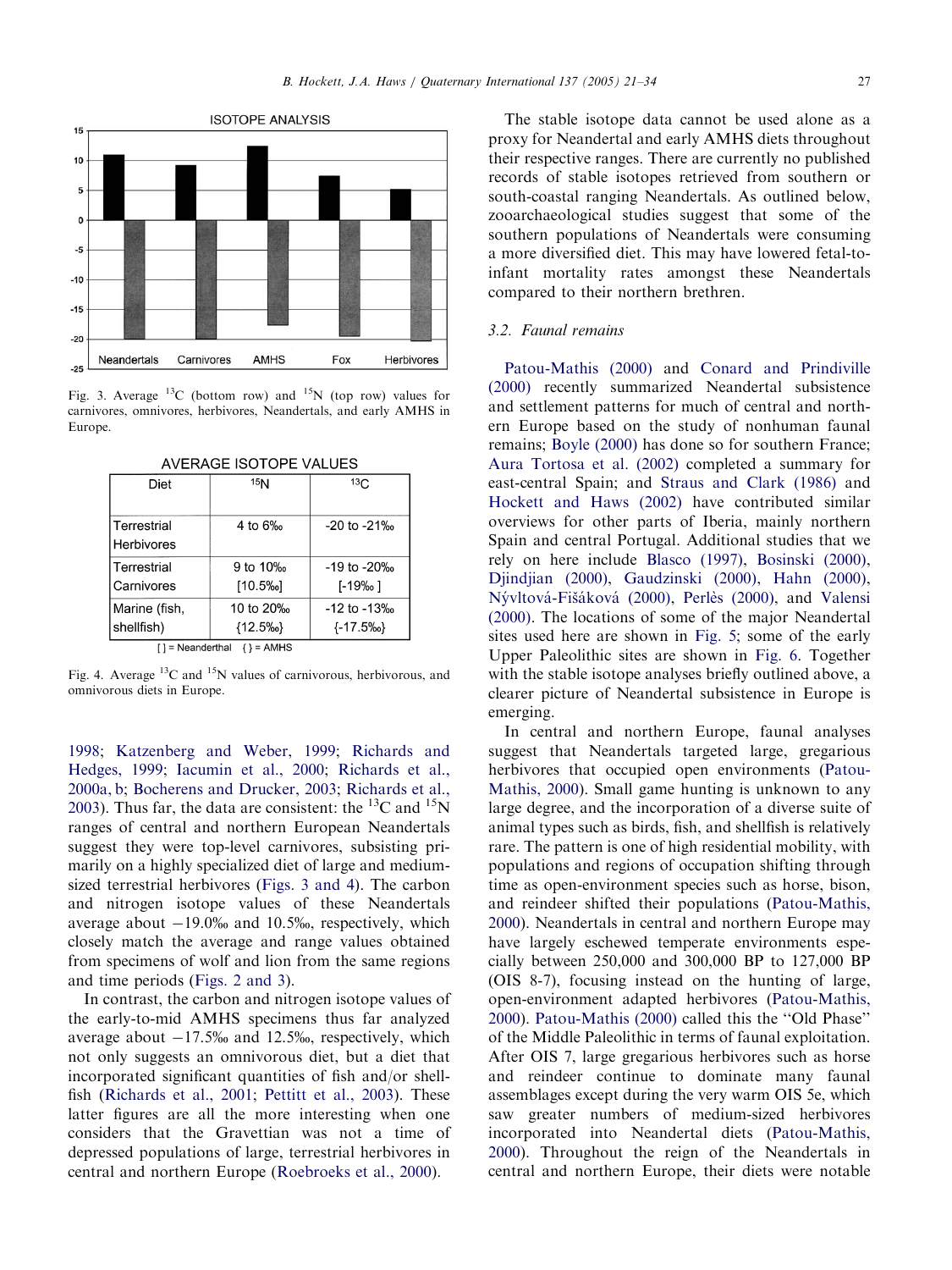<span id="page-7-0"></span>

Fig. 5. Location of major Neandertal sites used in this review producing faunal remains suggesting a diet based primarily on large, terrestrial herbivores: (1) Wallertheim, Germany; (2) Lazaret Cave, France; (3) Galeria Pesada, Pego do Diabo, Portugal; (4) Salzgitter Lebenstedt, Germany; (5) Tournal, Hortus, Les Canalettes, France; (6) Adaouste, Cèdres, France; (7) Mauran, France; (8) Spy, Engis, Sclayn (Scladina Cave), Belgium; (9) Prolom II Cave, Ukraine; (10) Cova Negra, Cova Beneito, Spain; (11) Vindija Cave, Croatia; (12) Foz do Enxarrique, Portugal; (13) Figueira Brava, Furninha, Portugal; (14) Devil's Tower, Gorham, Spain; (15) Zafarraya, Spain; (16) Arriaga, Spain; (17) Atapuerca, Spain; (18) Gabasa, Spain; (19) Cueva de l'Arbreda, Spain; (20) Abric Romaní, Italy; (21) Pech de l'Azé, Combre Grenal, France; (22) Cagny, France; (23) Hoxne, England; (24) Boxgrove, England; (25) Arcy-sur-Cure, Grotte du Renne, France.



Fig. 6. Location of major early Upper Paleolithic sites used in this review producing faunal remains suggesting a more diversified diet compared to the typical Neandertal diet.

for their lack of diversity and their focus on large to medium-sized terrestrial herbivores.

In the middle latitudes such as southwestern France and northern Spain, Neandertal diets overall lacked diversity as well: the focus was on terrestrial mammals for subsistence ([Boyle, 2000\)](#page-11-0). The main difference in subsistence between the middle latitudes and those to the north was the incorporation of larger quantities of medium-sized herbivores such as red deer, ibex, roe deer, wild boar, tahr, and chamois in the middle latitude sites together with larger game such as bison, horse, rhino, and elephant ([Boyle, 2000\)](#page-11-0). Thus, Neandertals in these regions actively exploited woodland habitats along with open environments. Typically absent in the middle latitude Neandertal sites, including those from temperate climatic periods producing open woodlands, were grinding stones and bones of birds and fish, although exceptions are known.

In the Mediterranean Region, Neandertals may have consumed primarily large and medium-sized terrestrial herbivores as well [\(Aura Tortosa et al., 2002\)](#page-10-0). However, at sites located close to fossil coastlines, there is evidence that some Neandertal populations consumed a more diversified diet than their counterparts in the central and northern regions. In Gorham's and Vanguard caves in Gibraltar, charred pine nut shells and shellfish have been recovered from Neandertal occupations [\(Finlayson](#page-11-0) [et al., 2001](#page-11-0)). In addition, there is some evidence that Neandertals in central Portugal consumed shellfish, and may have also consumed birds and marine mammals at sites such as Figueira Brava ([Antunes, 2000](#page-10-0)). For this reason, we have recently suggested that the southern populations of Neandertals may have had lower infant mortality rates and higher average life expectancies than populations to the north, which in turn may help to explain the presence of Neandertals in the southern latitudes until ca. 28,000 BP [\(Hockett and Haws, 2003\)](#page-11-0).

In contrast to the typical Neandertal diet of large to medium-sized herbivores, faunal remains recovered from early Gravettian-aged sites in central Europe confirm the interpretations derived from isotope analyses of similar-aged AMHS skeletons: diets became more diversified at this time. At Pavlov I, birds make up nearly 10% of the faunal remains recovered [\(Musil,](#page-12-0) [1994](#page-12-0); [Svoboda et al., 2000\)](#page-13-0). At Dolni Vestonice II and Kostenki IV, grinding stones probably suggest the incorporation of significant quantities of plant foods ([Svoboda et al., 2000\)](#page-13-0). In Germany, Upper Paleolithic sites such as Geissenklösterle Cave contain fish remains by 35,000 BP; other early Upper Paleolithic sites in Germany tell a similar tale: numerous fish remains recovered from Hohle Fels, and abundant waterfowl at sites such as Brillenhöhle. Grinding stones are also found at several early Upper Paleolithic sites in the Rhineland ([Bosinski, 2000;](#page-10-0) [Hahn, 2000](#page-11-0)).

Many early Upper Paleolithic sites created by AMHS in the middle latitudes were subjected to post-depositional erosion, so preservation becomes a problem ([Djindjian, 2000\)](#page-11-0). However, at sites such as La Riera in northern Spain, the earliest Upper Paleolithic faunal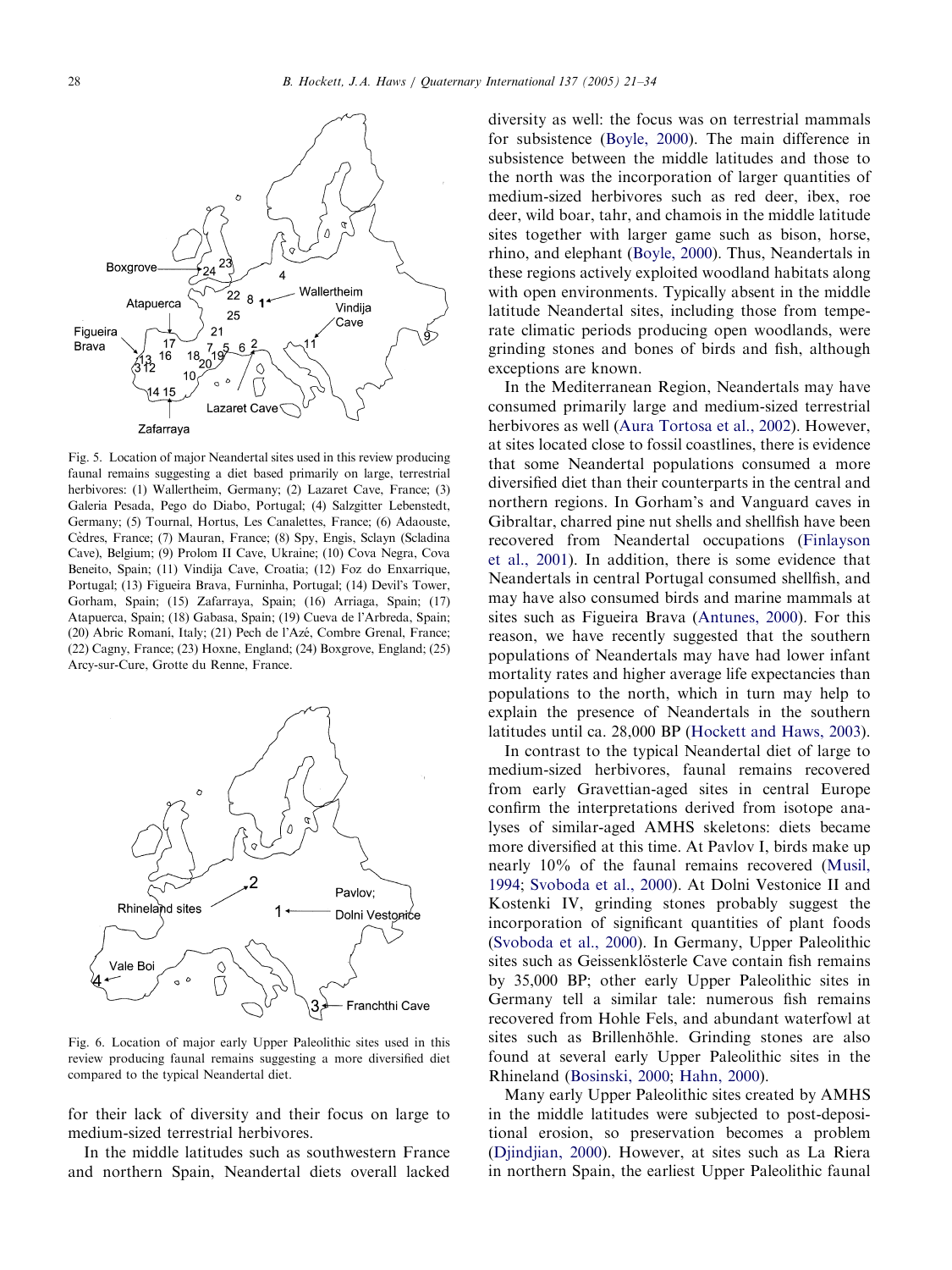remains are similar to those seen in the Middle Paleolithic: horse and red deer dominate, with little to no evidence for the use of aquatic resources or birds ([Straus and Clark, 1986](#page-12-0)). During the Solutrean, this situation changes to medium-sized herbivores such as ibex and red deer, but also significant quantities of aquatic resources such as shellfish and salmon were incorporated in the diet for the first time. This shift to a broader number of food types may have been caused by an influx of populations migrating southward during LGM [\(Straus and Winegardner, 2000](#page-12-0); [Straus et al.,](#page-12-0) [2000](#page-12-0)).

In the southern regions, AMHS diets continued to be diversified, with the incorporation of fish, shellfish, and plants. For example, in southern Greece, data from Franchthi Cave suggest that shellfish, fish, plants, and perhaps birds were all consumed in greater frequencies during the early Upper Paleolithic than during the Middle Paleolithic (Perlès, 2000). In the Gravettian levels of Vale Boi in southern Portugal, the earliest Upper Paleolithic occupation shows dietary diversity in the exploitation of terrestrial mammals, a few birds, and especially shellfish [\(Bicho et al., 2003;](#page-10-0) [Stiner, 2003\)](#page-12-0).

# 3.3. Paleopathology/biological anthropology

In 1995, Eric Trinkaus interpreted the paleopathological patterns of 206 European and Near Eastern Neandertal skeletons ranging in age from 100,000 to 35,000 BP. Among [Trinkaus' \(1995\)](#page-13-0) findings were the following salient points: (1) few Neandertals survived beyond their prime reproductive years, as 70–80% of individuals died before the age of 40; (2) Neandertal life expectancy rates suggest that they may have been at extremely low levels of population density in many parts of their range, and they may have experienced frequent periods of local extinctions and recolonizations; and (3) these data, combined with increasing degrees of dental hypoplasias through time, ''imply that periods of poor nutritional quality and/or famine must have been relatively common among these late archaic humans, in both Europe and the Near East'' ([Trinkaus, 1995,](#page-13-0) [p. 138](#page-13-0)).

A more recent summary by [Pettitt \(2000\)](#page-12-0) concludes that Neandertals seem to have had high infant mortality, high mortality among children and young adults, and short life expectancies. The combination of high infant and young adult mortality, in particular, would suggest that Neandertals maintained very low population densities. The number of early AMHS skeletal samples is not large, but [Soffer \(1994\)](#page-12-0) suggested that juvenile mortality was lower among populations of early AMHS in northern Eurasia compared to those of the Neandertals.

Based on dental wear patterns, [Skinner \(1997\)](#page-12-0) concluded that Upper Paleolithic infants were weaned

on average at about 2 years of age. Upper Paleolithic infants tend to show greater degrees of dental attrition than Neandertal infants [\(Skinner and Newell, 2000\)](#page-12-0), which may suggest that Neandertal mothers breast-fed their babies longer than AMHS mothers. If that was the case, then ''(t)his difference may signal longer average birth spacing among Neandertals than modern humans'' ([Pettitt, 2000, pp. 354–355](#page-12-0)), which may in turn have lowered Neandertal fertility relative to AMHS. However, rather than relating directly to differences in fertility, [Skinner \(1996\)](#page-12-0) and [Skinner and Newell \(2000\)](#page-12-0) concluded that the higher incidence of dental attrition in AMHS infants was more likely due to suboptimal vitamin-A absorption due to low fat intake.

Additional studies of dental wear, striation, and trauma patterns suggest that many Neandertal populations consumed a highly carnivorous diet [\(Lalueza et al.,](#page-11-0) [1996](#page-11-0); [Tattersall and Schwartz, 2000](#page-13-0)).

### 4. Nutritional ecology of Neandertal extinction

We recently outlined the nutritional ecology approach in broad terms and briefly discussed its potential for understanding Neandertal extinction ([Hockett and](#page-11-0) [Haws, 2003\)](#page-11-0). Here, we link nutritional ecology within the broader context of natural selection and the processes that lead to differential fertility and mortality in human populations ([Fig. 1](#page-4-0)). In humans, fertility is primarily influenced by social rather than biological factors, although there are links between nutrition and fertility. If we accept that mortality was primarily influenced by biological factors at the Middle-to-Upper Paleolithic transition, then nutrition should form an intrical part of any model that attempts to explain that transition. Nutritional effects on human mortality patterns are not influenced primarily by net energy return in relation to work effort; rather, they are primarily influenced by diverse essential nutrient intake of the mother, fetus, neonate, and infant. To model the nutritional impacts on human mortality patterns, our focus must be on complete essential nutrient intake.

There are at least three proxy data that may inform on essential nutrient intake in prehistoric foragers: stable isotopes, faunal remains, and paleopathology of human skeletons. These proxy data can be interpreted through the broader lens of the nutritional ecology model to form a more coherent picture of Neandertal and early AMHS health patterns and demography. These interpretations, in turn, may assist in explaining Neandertal extinction in specific places and times, though we make no claim that the model represents a panacea that explains the nature and timing of the extinction of every population of Neandertal across Europe. The emerging picture is as follows: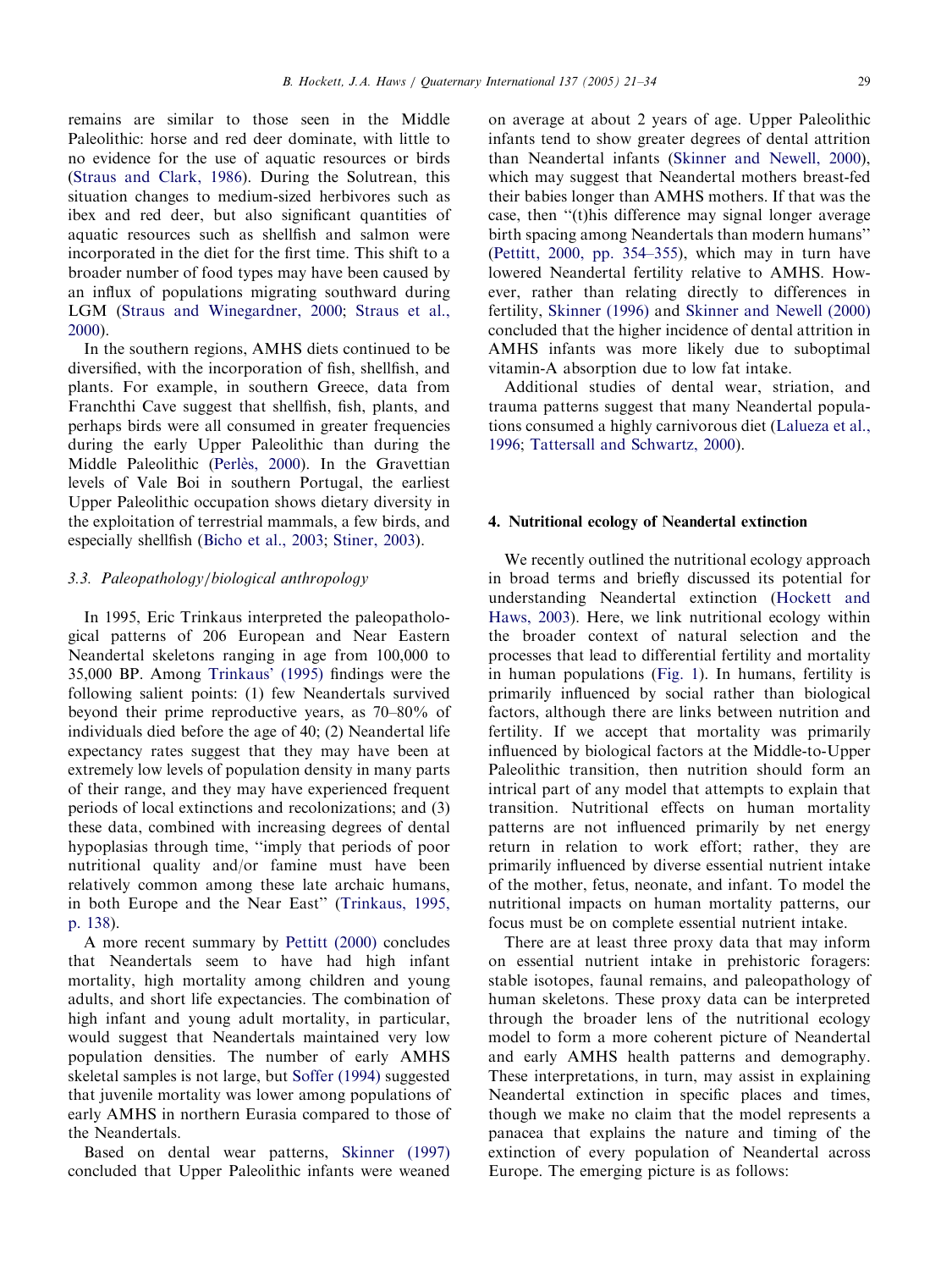|                         | <b>MIDDLE</b>                                  | UPPER       |
|-------------------------|------------------------------------------------|-------------|
|                         | PALEOLITHIC                                    | PALEOLITHIC |
| Top-level<br>carnivores | Neanderthal,<br>wolf, hyena, lion wildcat etc. | wolf, lynx, |
| Omnivores               | fox                                            | AMHS, fox   |
| Herbivores              | cave bear                                      | n/a         |

PLEISTOCENE PREDATORS

Fig. 7. Generalized niches of Neandertals and early Upper Paleolithic foragers in Europe.

Neandertals were effective hunters of large, gregarious, open-environment herbivores, as well as mediumsized herbivores, perhaps as early as a quarter-of-amillion years ago (Fig. 7). Throughout much of their range, they were top-level carnivores, occupying that spot with other large carnivores such as wolves and lions ([Fig. 6](#page-7-0)). By restricting their diet to large terrestrial game, many Neandertal populations would have consumed inadequate quantities of some micronutrients and overconsumed others. They probably enjoyed adequate calorie and protein intake. The lack of adequate and consistent intake of some micronutrients such as vitamins A, C, and E, however, meant that many Neandertal women probably had high incidences of abortions, miscarriages, and stillbirths resulting in high fetal-to-infant mortality. Their high rate of young adult mortality may have had as much to do with their lifestyle of constantly pursuing large game animals than nutritional factors [\(Trinkaus and Zimmerman, 1982;](#page-13-0) [Berger and Trinkaus, 1995;](#page-10-0) [Pettitt, 2000](#page-12-0)).

This subsistence specialization may have doomed the Neandertals facing increasing environmental warming and competition with AMHS populations without a rather drastic change in diet, particularly if early AMHS were consuming a more diversified diet. A restricted diet of large mammal meat and organs, regardless of the calories provided, would not have allowed Neandertal populations to compete with AMHS if the latter were consuming a more diversified diet. The low-diversity Neandertal diet may have been the best subsistence strategy possible given the Pleistocene environments of central and northern Europe that were conducive to the propagation of large, gregarious herds of herbivores, and during time periods when their competition consisted of nonhuman predators such as wolves, lions, and hyenas. In fact, energy maximization may be more important to relatively cold-adapted, northern foragers because higher energy intakes are often necessary for thermoregulation of the body ([Stini, 1981\)](#page-12-0). In short, the Neandertals may have been doing the best they could given the environments of Pleistocene Europe before ca. 40,000–30,000 BP. This possibility is especially important considering these ecosystems have no modern analogues for us to stand in judgment.

The subsistence strategy of the Neandertals, however, would have been inferior to competition from other human populations consuming a diverse range of food types ([Stini, 1981, p. 61\)](#page-12-0) because the latter decreases maternal and fetal-to-infant mortality, as well as increases average life expectancy. Both of these latter demographic parameters would result in upward population curves through time; increasing average life expectancies would be especially important in the social transmission of information needed to schedule the exploitation of diverse food types.

In head-to-head competition, Neandertal populations consuming a lower diversity of essential nutrients would not have been able to maintain their genetic uniqueness in the face of healthier and longer-living AMHS populations—in short, the Neandertals would have been demographically swamped by the more reproductively successful AMHS populations. Faced with the changing ecological dynamics between 40,000 and 30,000 BP and incoming populations of AMHS, Neandertal populations either did not or could not instigate behavioral modifications quickly enough to avoid becoming genetically swamped by human populations engaged in economic strategies that resulted in the consumption of a diverse suite of essential nutrients. This would be the case even if the AMHS populations did not possess so-called superior technologies or mental faculties.

[Eswaran \(2002\)](#page-11-0) recently provided a model that describes mathematically how this genetic swamping could have occurred. What that model lacks are the precise factors that provided the advantages to AMHS populations when their gene pools collided with those of the Neandertals. We think Eswaran was on the right track when he sought factors that would lead to different infant mortality rates between the two human groups. However, [Eswaran \(2002\)](#page-11-0) suggested that it may have been an anatomical trait, namely differences in the birth canal widths between Neandertal and AMHS populations, that led to greater infant mortality rates in Neandertals. Although this suggestion was criticized (e.g., [Rosenberg, 2002;](#page-12-0) [Trinkaus, 2002](#page-13-0); [Wolpoff, 2002\)](#page-13-0), we agree with Eswaran's suggestion that infant mortality may have been higher in Neandertals compared to many populations of AMHS. However, these differences probably were at least partially related to differences in essential nutrient intake, and, as [Eswaran](#page-11-0) [\(2002\)](#page-11-0) showed, a decrease in infant mortality rates of only one-half of one percent may have been enough for the AMHS gene pool to swamp that of the Neandertals.

Targeting large, gregarious herds of herbivores served Neandertals well for at least one-quarter of a million years, but ultimately proved unsuccessful in competition with human groups having more diversified diets, and perhaps other as yet unidentified genetic advantages. In terms of testing these interpretations against the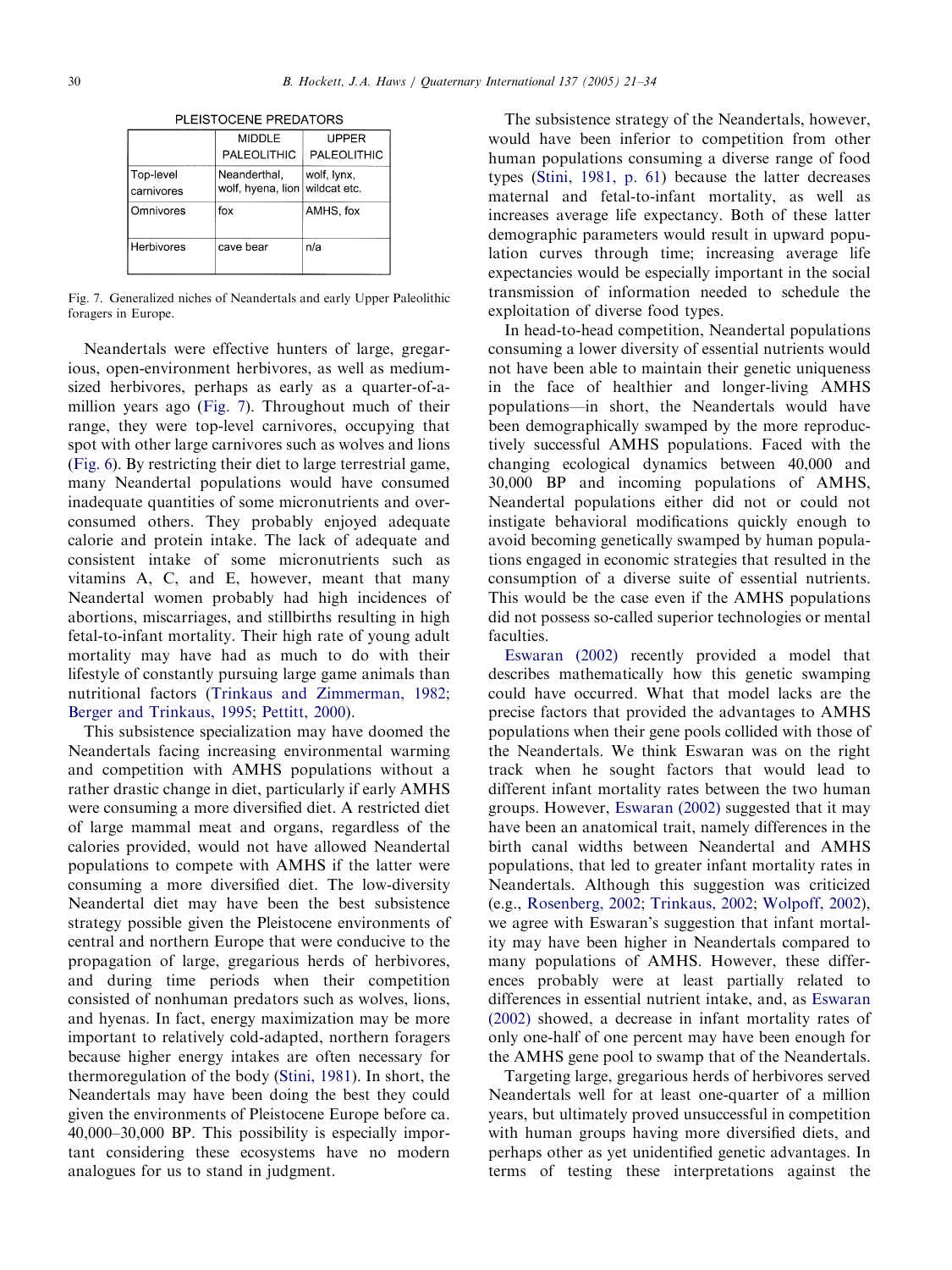<span id="page-10-0"></span>archaeological record, faunal and human skeletal data from the transition period of roughly 40,000–30,000 BP is incomplete and spotty. We have much more information on the succeeding Gravettian after ca. 28,000–25,000 BP. By this time, the faunal and skeletal records suggest that diets were more diversified than the 'typical' Neandertal diet, and the beginnings of a noticeable population expansion is seen throughout Europe as previously unoccupied environments begin to be filled with human foragers (e.g., [Mussi, 2000\)](#page-12-0). This population explosion correlates with diverse dietary intake, particularly the increasing consumption of small non-mammalian animals and plant foods. Following the Gravettian, the Solutrean witnessed a return to relatively harsh climatic conditions in many regions of Europe. A drop in dietary diversity in these areas coupled with a reliance on primarily terrestrial mammals similar to the Neandertal pattern would have resulted in increased fetal-to-infant and maternal mortality at this time for these populations of AMHS. Other regions of Europe, however, such as the coastal and near-coastal subregions of the southern Iberian Peninsula, did not experience shifts in vegetation and faunal communities as dramatic as further north during the Solutrean, and thus local shifts in human demographics there may have more to do with migration than with nutritional affects on mortality patterns (e.g., [Straus et al., 2000](#page-12-0)).

The ''Broad Spectrum Revolution'' [\(Flannery, 1969](#page-11-0)) near the transition to agriculture at the end of the Pleistocene was in fact not a subsistence revolution in Europe in terms of diverse dietary intake, rather it represented a return to large-scale dietary diversity following LGM conditions. The initial broad-spectrum diet was probably practiced by several species of early hominids, including those on the direct line to AMHS. Much later, diverse diets re-occurred across many regions of Europe by at least the Gravettian, with the demographic consequences of lower maternal and fetalto-infant mortality seen in the population expansion of this time. In fact, diverse diets in the form of energy-rich animal foods and micronutrient-rich plant foods may also help explain the early success of hominids hundreds of thousands of years before the early Upper Paleolithic. Whether the 'neo-revolution' in essential nutrient intake began at the earliest stages of the occupation of Europe by populations of AMHS, thereby accelerating Neandertal extinction, awaits further testing and confirmation.

# Acknowledgments

We thank Lawrence Straus for including us in the INQUA symposium on Neandertal extinction held in Reno in 2003. We also thank L. Straus and N. Catto for their comments on an earlier draft.

#### References

- Ambrose, S., 1998. Prospects for stable isotopic analysis of later Pleistocene hominid diets in west Asia and Europe. In: Akazawa, T., Aoki, K., Bar-Yosef, O. (Eds.), Neandertals and Modern Humans in Western Asia. Plenum, New York, pp. 277–289.
- Ames, B., 2001. DNA damage from micronutrient deficiencies is likely to be a major cause of cancer. Mutation Research 475, 7–20.
- Andrews, P., Martin, L., 1991. Hominoid dietary evolution. Philosophical Transactions of the Royal Society of London 334, 199–209.
- Antunes, M., 2000. The Pleistocene fauna from Gruta do Figueira Brava: a synthesis. In: Antunes, M. (Ed.), Last Neanderthals in Portugal: Odontologic and Other Evidence. Memórias da Academia das Ciências de Lisboa, Lisbon, pp. 259-282.
- Arthur, J., Beckett, G., Mitchell, J., 1999. The interactions between selenium and iodine deficiencies in man and animals. Nutrition Research Reviews 12, 55–73.
- Ashworth, C., Antipatis, C., 2001. Micronutrient programming of development throughout gestation. Reproduction 122, 527–535.
- Aura Tortosa, J., Villaverde Bonilla, V., Pérez Ripoll, M., Martínez Valle, R., Guillem Calatayad, P., 2002. Big game and small prey: Paleolithic and Epipaleolithic economy from Valencia (Spain). In: Hockett, B. (Ed.), Advances in Paleolithic Zooarchaeology. Journal of Archaeological Method and Theory 9, 215–268.
- Barnett, J., 2003. The relationship between obesity and breast cancer risk and mortality. Nutrition Reviews 61, 73–76.
- Bar-Yosef, O., 2002. The Upper Paleolithic revolution. Annual Reviews of Anthropology 31, 363–393.
- Bendich, A., 2001. Micronutrients in women's health and immune function. Nutrition 17, 858–867.
- Berger, T., Trinkaus, E., 1995. Patterns of trauma among the Neanderthals. Journal of Archaeological Science 22, 841–852.
- Bergström, S., 2003. Infection-related morbidities in the mother, fetus and neonate. Journal of Nutrition 133, 1656S–1660S.
- Bicho, N., Stiner, M., Lindly, J., Ferring, C., Correia, J., 2003. Preliminary results from the Upper Paleolithic site of Vale Boi, southwestern Portugal. Journal of Iberian Archaeology 5, 51–68.
- Binford, L.R., 2001. Constructing Frames of Reference: An Analytical Method for Archaeological Theory Building Using Hunter– Gatherer and Environmental Data Sets. University of California Press, Berkeley.
- Blasco, M., 1997. In the pursuit of game: the Mousterian cave site of Gabasa 1 in the Spanish Pyrenees. Journal of Anthropological Research 53, 177–217.
- Bocherens, H., Drucker, D., 2003. Trophic level isotopic enrichment of carbon and nitrogen in bone collagen: case studies from recent and ancient terrestrial ecosystems. International Journal of Osteoarchaeology 13, 46–53.
- Bocherens, H., Fogel, M., Tuross, N., Zeder, M., 1995. Trophic structure and climatic information from isotopic signatures in Pleistocene cave fauna of southern England. Journal of Archaeological Science 22, 327–340.
- Bocherens, H., Billiou, D., Mariotti, A., Patou-Mathis, M., Otte, M., Bonjean, D., Toussaint, M., 1999. Paleoenvironmental and paleodietary implications of isotopic biogeochemistry of last interglacial Neanderthal and mammal bones in Scladina Cave (Belgium). Journal of Archaeological Science 26, 599–607.
- Bocherens, H., Billiou, D., Mariotti, A., Toussaint, M., Patou-Mathis, M., Bonjean, D., Otte, M., 2001. New isotopic evidence for dietary habits of Neandertals from Belgium. Journal of Human Evolution 40, 497–505.
- Bosinski, G., 2000. The period 30,000–20,000 BP in the Rhineland. In: Roebroeks, W., Mussi, M., Svoboda, J., Fennema, K. (Eds.), Hunters of the Golden Age: The Mid Upper Paleolithic of Eurasia 30,000–20,000 BP. University of Leiden, Leiden, The Netherlands, pp. 271–280.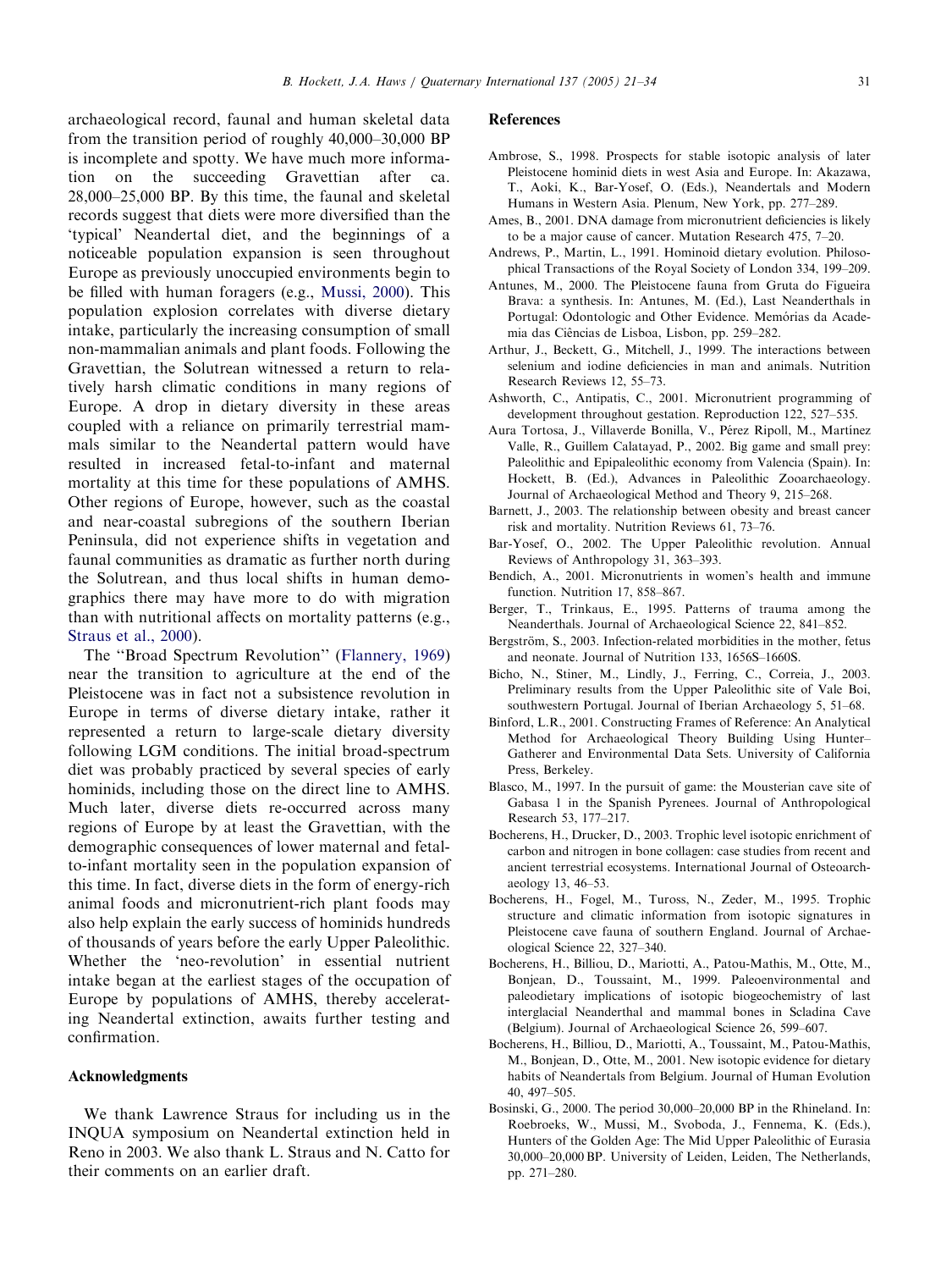- <span id="page-11-0"></span>Boyle, K., 2000. Reconstructing Middle Palaeolithic subsistence strategies in the south of France. International Journal of Osteoarchaeology 10, 336–356.
- Broadhurst, C., Cunnane, S., Crawford, M., 1998. Rift Valley lake fish and shellfish provided brain-specific nutrition for early Homo. British Journal of Nutrition 79, 3–21.
- Cintio, E., Parazzini, F., Chatenoud, L., Surace, M., Benzi, G., Zanconato, G., La Vecchia, C., 2001. Dietary factors and risk of spontaneous abortion. European Journal of Obstetrics & Gynecology and Reproductive Biology 95, 132–136.
- Cohen, S., Mitchell-Weaver, C., 2001. Population, Health, and Nutrition: Selected Papers of Hector Correa. Nova Science Publishers, New York.
- Conard, N., Prindiville, T., 2000. Middle Palaeolithic hunting economies in the Rhineland. International Journal of Osteoarchaeology 10, 286–309.
- Crockford, S., 2002. Thyroid hormone in Neandertal evolution: a natural or a pathological role? Geographical Review 92, 73–88.
- Djindjian, F., 2000. The mid Upper Paleolithic (30,000–20,000 BP) in France. In: Roebroeks, W., Mussi, M., Svoboda, J., Fennema, K. (Eds.), Hunters of the Golden Age: The Mid Upper Paleolithic of Eurasia 30,000–20,000 BP. University of Leiden, Leiden, The Netherlands, pp. 313–324.
- Dobson, J., 1998. The iodine factor in health and evolution. Geographical Review 88, 1–28.
- Erlandson, J., 2001. The archaeology of aquatic adaptations: paradigms for a new millennium. Journal of Archaeological Research 9, 287–350.
- Eswaran, V., 2002. A diffusion wave out of Africa: the mechanisms of the modern human revolution? Current Anthropology 43, 749–774.
- Fall, C., Chittaranjan, S., Rao, S., Davies, A., Brown, N., Farrant, J., 2003. Micronutrients and fetal growth. Journal of Nutrition 133, 1747S–1756S.
- Finlayson, J., Barton, R., Stringer, C., 2001. The Gibraltar Neanderthals and their extinction. In: Zilhão, J., Aubry, T., Carvalho, A. (Eds.), Les Premiers Hommes Modernes de la Péninsule Ibérique. Instituto Português de Arqueologia, Trabalhos de Arqueologia 17, Lisbon, pp. 117–122.
- Fizet, M., Mariotti, A., Bocherens, H., Lange-Badré, B., Vandermeersch, B., Borel, J.P., Bellon, G., 1995. Effect of diet, physiology and climate on carbon and nitrogen stable isotopes of collagen in a Late Pleistocene anthropic palaeoecosystem: Marillac, Charente, France. Journal of Archaeological Science 22, 67–79.
- Flannery, K., 1969. Origins and ecological effects of early domestication in Iran and the Near East. In: Ucko, P., Dimbleby, G. (Eds.), The Domestication and Exploitation of Plants and Animals. Aldine de Gruyter, Chicago, pp. 73–100.
- Foster, H., 2002. Neandertals and the thyroid gland: the selenium connection. Geographical Review 92, 89–93.
- Frisch, R., 1973. The critical weight at menarche and the initiation of the adolescent growth spurt and the control of puberty. In: Grumback, M. (Ed.), The Control of the Onset of Puberty. Wiley, New York, pp. 53–65.
- Gamble, C., Roebroeks, W., 1999. The Middle Paleolithic: a point of inflection. In: Roebroeks, W., Gamble, C. (Eds.), The Middle Paleolithic Occupation of Europe. University of Leiden, Netherlands, pp. 3–21.
- Gaudzinski, S., 2000. On the variability of Middle Palaeolithic procurement tactics: the case of Salzgitter Lebenstedt, northern Germany. International Journal of Osteoarchaeology 10, 396–406.
- Hahn, J., 2000. The Gravettian in southwest Germany—environment and economy. In: Roebroeks, W., Mussi, M., Svoboda, J., Fennema, K. (Eds.), Hunters of the Golden Age: The Mid Upper Paleolithic of Eurasia 30,000–20,000 BP. University of Leiden, Leiden, The Netherlands, pp. 249–256.
- Harper, A., 1999. Defining the essentiality of nutrients. In: Shils, M., Olson, J., Shike, M., Ross, A. (Eds.), Modern Nutrition in Health and Disease, ninth ed. Lippincott Williams & Wilkins, Philadelphia, pp. 3–10.
- Haws, J., Hockett, B., 2004. Theoretical perspectives on the dietary role of small animals in human evolution. In: Brugal, J.-P., Desse, J. (Eds.), Petits Animaux et Sociétés Humaines, du Compléments Alimentaires aux Ressources Utilitaires. XXIVé Rencontres Internationales d'Archéologie et d'Histoire d'Antibes. APDCA, Antibes France, pp. 173–184.
- Henneberg, M., 1976. Reproductive possibilities and estimations of the biological dynamics of earlier human populations. In: Ward, R., Weiss, K. (Eds.), The Demographic Evolution of Human Populations. Academic Press, London, pp. 41–48.
- Hockett, B., Haws, J., 2002. Taphonomic and methodological perspectives of leporid hunting during the Upper Paleolithic of the western Mediterranean basin. Journal of Archaeological Method and Theory 9, 269–302.
- Hockett, B., Haws, J., 2003. Nutritional ecology and diachronic trends in Paleolithic diet and health. Evolutionary Anthropology 12, 211–216.
- Iacumin, P., Nikolaev, V., Ramigni, M., 2000. C and N stable isotope measurements on Eurasian fossil mammals, 40,000 to 10,000 years BP: herbivore physiologies and palaeoenvironmental reconstructions. Palaeogeography, Palaeoclimatology, Palaeoecology 163, 22–47.
- Jenike, M., 2001. Nutritional ecology: diet, physical activity and body size. In: Panter-Brick, C., Layton, R., Rowley-Conwy, P. (Eds.), Hunter–Gatherers: An Interdisciplinary Perspective. Cambridge University Press, Cambridge, pp. 205–238.
- Johns, T., 1990. The Origins of Human Diet and Medicine: Chemical Ecology. University of Arizona Press, Tucson.
- Katzenberg, M., Weber, A., 1999. Stable isotope ecology and palaeodiet in the Lake Baikal region of Siberia. Journal of Archaeological Science 26, 651–659.
- Keen, C., Clegg, M., Hanna, L., Lanoue, L., Rogers, J., Daston, G., Oteiza, P., Uriu-Adams, J., 2003. The plausibility of micronutrient deficiencies being a significant contributing factor to the occurrence of pregnancy complications. Journal of Nutrition 133, 1597S–1605S.
- King, J., 2003. The risk of maternal nutritional depletion and poor outcomes increases in early or closely spaced pregnancies. Journal of Nutrition 133, 1732S–1736S.
- Konigsberg, L., Frankenberg, S., 2002. Deconstructing death in paleodemography. American Journal of Physical Anthropology 117, 297–309.
- Lalueza, C., Pérez-Pérez, A., Turbon, D., 1996. Dietary inferences through buccal microwear analysis of Middle and Upper Pleistocene human fossils. American Journal of Physical Anthropology 100, 367–387.
- Larsen, C.S., 2003. Animal source foods and human health during evolution. Journal of Nutrition 133, 3893S–3897S.
- Lee-Thorp, J., Sponheimer, M., Van der Merwe, N., 2003. What do stable isotopes tell us about hominid dietary and ecological niches in the Pliocene? International Journal of Osteoarchaeology 13, 104–113.
- Livi-Bacci, M., 1991. Population and Nutrition: An Essay on European Demographic History. Cambridge University Press, Cambridge.
- Lockett, C., Calvert, C., Grivetti, L., 2000. Energy and micronutrient composition of dietary and medicinal wild plants consumed during drought: study of rural Fulani, northeastern Nigeria. International Journal of Food Sciences and Nutrition 51, 195–208.
- Mellars, P., 1998. The impact of climatic changes on the demography of late Neandertal and early anatomically modern populations in Europe. In: Akazawa, T., Aoki, K., Bar-Yosef, O. (Eds.),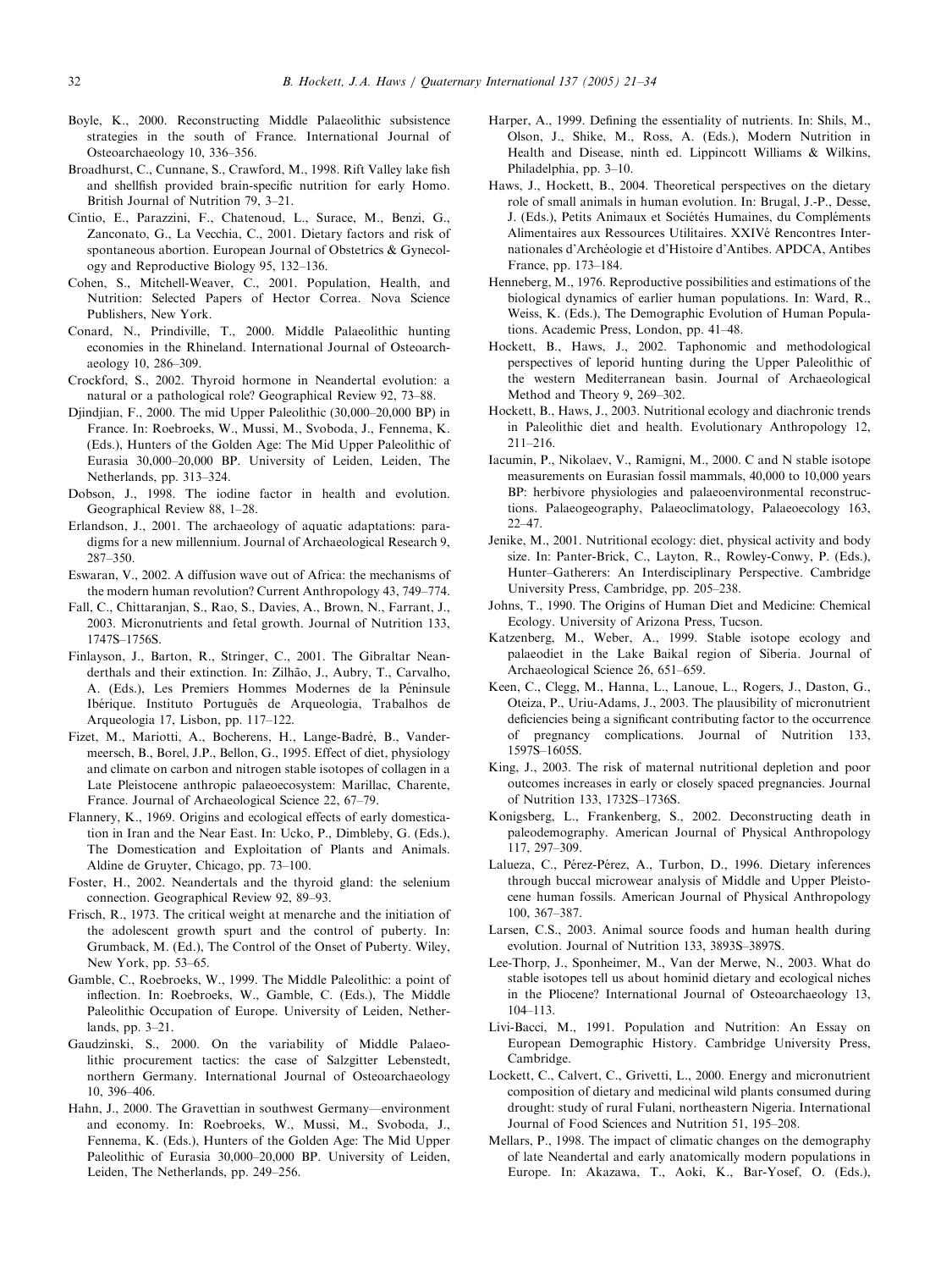<span id="page-12-0"></span>Neandertals and Modern Humans in Western Asia. Plenum Press, New York, pp. 493–507.

- Musil, R., 1994. The fauna. In: Svoboda, J. (Ed.), Pavlov I: Excavations 1952–53. Eraul 66, Liège, Belgium, pp.  $181-209$ .
- Mussi, M., 2000. Heading south: the Gravettian colonization of Italy. In: Roebroeks, W., Mussi, M., Svoboda, J., Fennema, K. (Eds.), Hunters of the Golden Age: The Mid Upper Paleolithic of Eurasia 30,000–20,000 BP. University of Leiden, Leiden, The Netherlands, pp. 355–374.
- Neggers, Y., Goldenberg, R., 2003. Some thoughts on body mass index, micronutrient intakes and pregnancy outcome. Journal of Nutrition 133, 1737S–1740S.
- Neumann, C., Harris, D., Rogers, L., 2002. Contribution of animal source foods in improving diet quality and function in children in the developing world. Nutrition Research 22, 193–220.
- Nývltová-Fišáková, M., 2000. Menu of Gravettian people from southern Moravia. Acta Universitatis Carolinae Medica 41, 37–40.
- Palubeckaitė, Ž., Jankauskas, R., Boldsen, J., 2002. Enamel hypoplasia in Danish and Lithuanian late Medieval/early modern samples: a possible reflection of child morbidity and mortality patterns. International Journal of Osteoarchaeology 12, 189–201.
- Patou-Mathis, M., 2000. Neanderthal subsistence behaviors in Europe. International Journal of Osteoarchaeology 10, 379–395.
- Perlès, C., 2000. Greece, 30,000-20,000 BP. In: Roebroeks, W., Mussi, M., Svoboda, J., Fennema, K. (Eds.), Hunters of the Golden Age: The Mid Upper Paleolithic of Eurasia 30,000–20,000 BP. University of Leiden, Leiden, The Netherlands, pp. 375–397.
- Pettitt, P., 1999. Disappearing from the world: an archaeological perspective on Neanderthal extinction. Oxford Journal of Archaeology 18, 217–240.
- Pettitt, P., 2000. Neanderthal lifecycles: development and social phases in the lives of the last archaics. World Archaeology 31, 351–366.
- Pettitt, P., Richards, M., Maggi, R., Formicola, V., 2003. The Gravettian burial known as the Prince (''Il Principe''): new evidence for his age and diet. Antiquity 77, 15–19.
- Ramakrishnan, U., Manjrekar, R., Rivera, J., Gonzáles-Cossío, T., Martorell, R., 1999. Micronutrients and pregnancy outcome: a review of the literature. Nutrition Research 19, 103–159.
- Richards, M., Hedges, R., 1999. Stable isotope evidence for similarities in the types of marine foods used by late Mesolithic humans at sites along the Atlantic coast of Europe. Journal of Archaeological Science 26, 717–722.
- Richards, M., Hedges, R., Jacobi, R., Current, A., Stringer, C., 2000a. Gough's Cave and Sun Hole Cave human stable isotope values indicate a high animal protein diet in the British Upper Palaeolithic. Journal of Archaeological Science 27, 1–3.
- Richards, M., Pettitt, P., Trinkhaus, E., Smith, F., Paunovic, M., Karavaníc, I., 2000b. Neanderthal diet at Vindija and Neanderthal predation: the evidence from stable isotopes. Proceedings of the National Academy of Sciences 97, 7633–7666.
- Richards, M., Pettitt, P., Stiner, M., Trinkhaus, E., 2001. Stable isotope evidence for increasing dietary breadth in the European mid-Upper Paleolithic. Proceedings of the National Academy of Sciences 98, 6528–6532.
- Richards, M., Pearson, J., Molleson, T., Russell, N., Martin, L., 2003. Stable isotope evidence of diet at Neolithic Catalhöyük, Turkey. Journal of Archaeological Science 30, 67–76.
- Roebroeks, W., Mussi, M., Svoboda, J., Fennema, K., 2000. Hunters of the Golden Age: The Mid Upper Paleolithic of Eurasia 30,000–20,000 BP. University of Leiden, Leiden, The Netherlands.
- Rosenberg, K., 2002. Comment on ''A diffusion wave out of Africa: the mechanisms of the modern human revolution?''. Current Anthropology 43, 766–767.
- Schoeller, D., 1999. Isotope fractionation: why aren't we what we eat? Journal of Archaeological Science 26, 667–673.
- Schwarcz, H., Schoeninger, M., 1991. Stable isotope analyses in human nutritional ecology. Yearbook of Physical Anthropology 34, 283–321.
- Scott, S., Duncan, C., 2002. Demography and Nutrition: Evidence from Historical and Contemporary Populations. Blackwell, Oxford.
- Scrimshaw, N., Young, V., 1989. Adaptation to low protein and energy intakes. Human Organization 48, 20–30.
- Shea, J., 2003. Neandertals, competition, and the origin of modern human behavior in the Levant. Evolutionary Anthropology 12, 173–187.
- Skinner, M., 1996. Developmental stress in immature hominines from Late Pleistocene Eurasia: evidence from enamel hypoplasia. Journal of Archaeological Science 23, 833–852.
- Skinner, M., 1997. Dental wear in immature Late Pleistocene European hominines. Journal of Archaeological Science 24, 677–700.
- Skinner, M., Newell, E., 2000. A re-evaluation of localized hypoplasia of the primary canine as a marker of craniofacial osteopenia in European Upper Paleolithic infants. Acta Universitatis Carolinae Medica 41, 41–58.
- Smits, L., Essed, G., 2001. Short interpregnancy intervals and unfavourable pregnancy outcome: role of folate depletion. Lancet 358, 2074–2077.
- Soffer, O., 1994. Ancestral lifeways in Eurasia: the Middle and Upper Paleolithic records. In: Nitecki, M., Nitecki, D. (Eds.), Origin of Anatomically Modern Humans. Plenum, New York, pp. 101–119.
- Solomons, N., 2000. Micronutrients and infection. Nutrition 16, 1093–1095.
- Southgate, D., 1991. Nature and variability of human food consumption. Philosophical Transactions of the Royal Society of London 334, 281–288.
- Speth, J., 1989. Early hominid hunting and scavenging: the role of meat as an energy source. Journal of Human Evolution 18, 329–343.
- Sponheimer, M., Lee-Thorp, J., 1999. Isotopic evidence for the diet of an early hominid, Australopithecus africanus. Science 283, 368–370.
- Steckel, R., Rose, J., 2002. The Backbone of History: Health and Nutrition in the Western Hemisphere. Cambridge University Press, Cambridge.
- Stewart, J., 2003. The disappearance of the Neanderthals as part of the Late Pleistocene megafaunal extinctions or due to competition with modern humans? Paper presented at the XVI INQUA Congress, Reno.
- Stiner, M., 2003. Zooarchaeological evidence for resource intensification in Algarve, southern Portugal. Promontoria 1, 27–61.
- Stini, W., 1981. Body composition and nutrient reserves in evolutionary perspective. World Review of Nutrition and Diet 37, 55–83.
- Stinson, S., 2002. Early childhood health in foragers. In: Ungar, P., Teaford, M. (Eds.), Human Diet: Its Origin and Evolution. Bergin & Garvey, London, pp. 37–48.
- Straus, L., Clark, G., 1986. La Riera Cave: stone age hunter–gatherer adaptations in Northern Spain. Anthropological Research Papers 36, Arizona State University, Tempe.
- Straus, L., Winegardner, A., 2000. The Upper Paleolithic settlement of Spain. In: Jorge, V. (Ed.), Paleolítico da Península Ibérica. Actas 3. Congresso de Arqueologia Peninsular, vol. 2. Porto, Portugal, pp. 443–456.
- Straus, L., Bicho, N., Winegardner, A., 2000. Mapping the Upper Paleolithic regions of Iberia. Journal of Iberian Archaeology 2, 7–18.
- Stringer, C., 1998. Chronological and biogeographic perspectives on later human evolution. In: Akazawa, T., Aoki, K., Bar-Yosef, O. (Eds.), Neanderthals and Modern Humans in Western Asia. Plenum Press, New York, pp. 29–37.